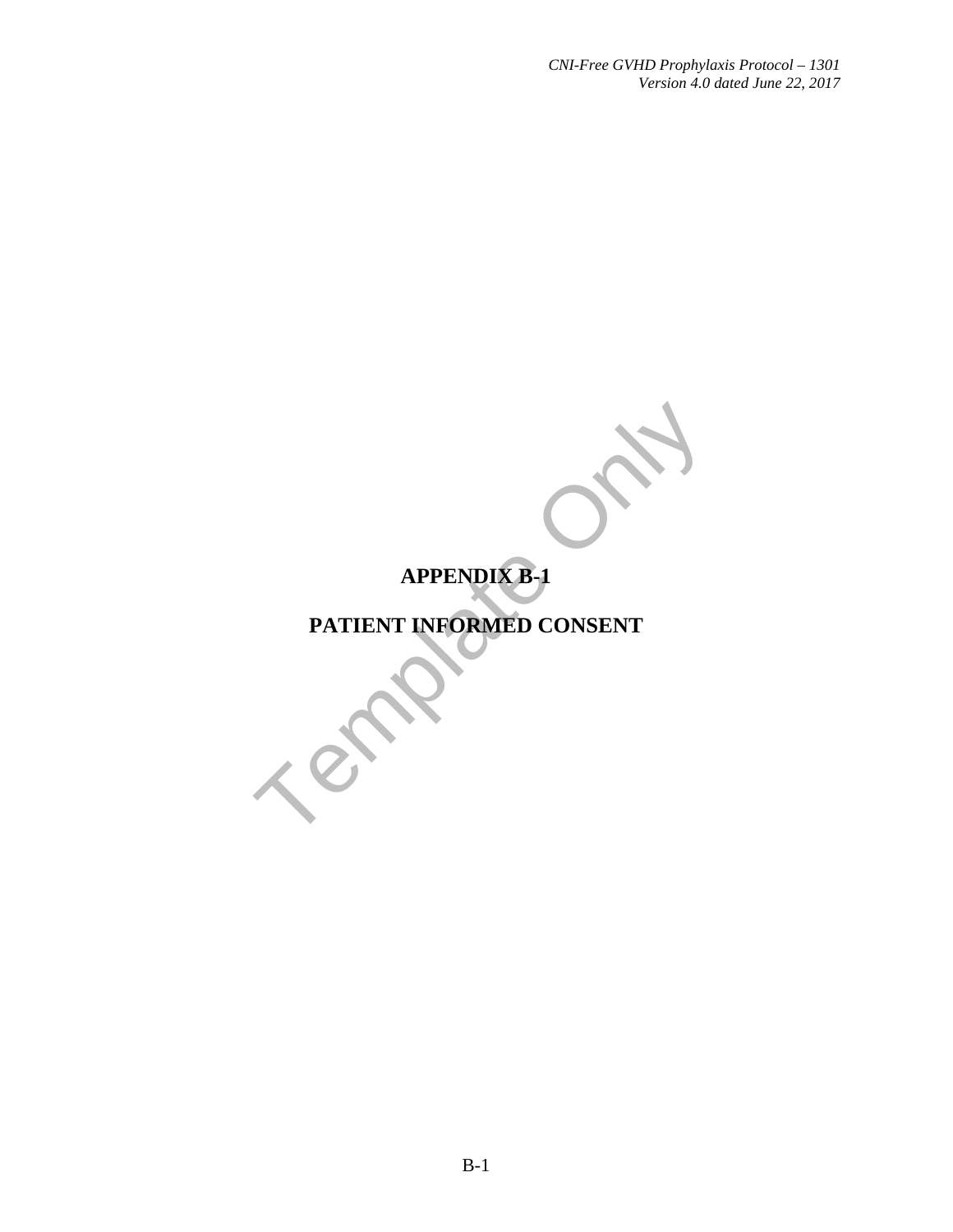| <b>Your Name:</b>                 |                                                                                                                                                                                  |
|-----------------------------------|----------------------------------------------------------------------------------------------------------------------------------------------------------------------------------|
|                                   |                                                                                                                                                                                  |
| <b>Study Title:</b>               | A Randomized, Multi-Center, Phase III Trial of Calcineurin<br><b>Inhibitor-Free Interventions for Prevention of Graft-versus Host-</b><br><b>Disease</b>                         |
| <b>Protocol:</b>                  | <b>BMT CTN #1301</b>                                                                                                                                                             |
| Principal<br><b>Investigator:</b> | Insert local PI information                                                                                                                                                      |
| <b>Sponsor:</b>                   | The National Institutes of Health (NIH) is sponsoring this study by<br>providing financial support through the Blood and Marrow Transplant<br>Clinical Trials Network (BMT CTN). |
|                                   |                                                                                                                                                                                  |
| 1. Introduction                   |                                                                                                                                                                                  |
|                                   | We invite you to join this clinical trial, also known as a research study. We are doing this stud                                                                                |
|                                   | because we want to compare three transplant procedures to see which is better at preventing                                                                                      |

# **Informed Consent to Participate in Research**

# 1. Introduction

We invite you to join this clinical trial, also known as a research study. We are doing this study because we want to compare three transplant procedures to see which is better at preventing Graft-versus-Host Disease (GVHD). You are being asked to join this study because:

- 1. You have a disease that can be treated by an allogeneic blood or marrow stem cell transplant; and
- 2. Your doctor plans on using a standard intensity conditioning regimen for your transplant.

This study will take at least two (2) years and will include 345 participants – 115 participants in each of three (3) treatment groups.

This Consent Form will tell you about the purpose of the study, the possible risks and benefits, other options available to you, and your rights as a participant in the study.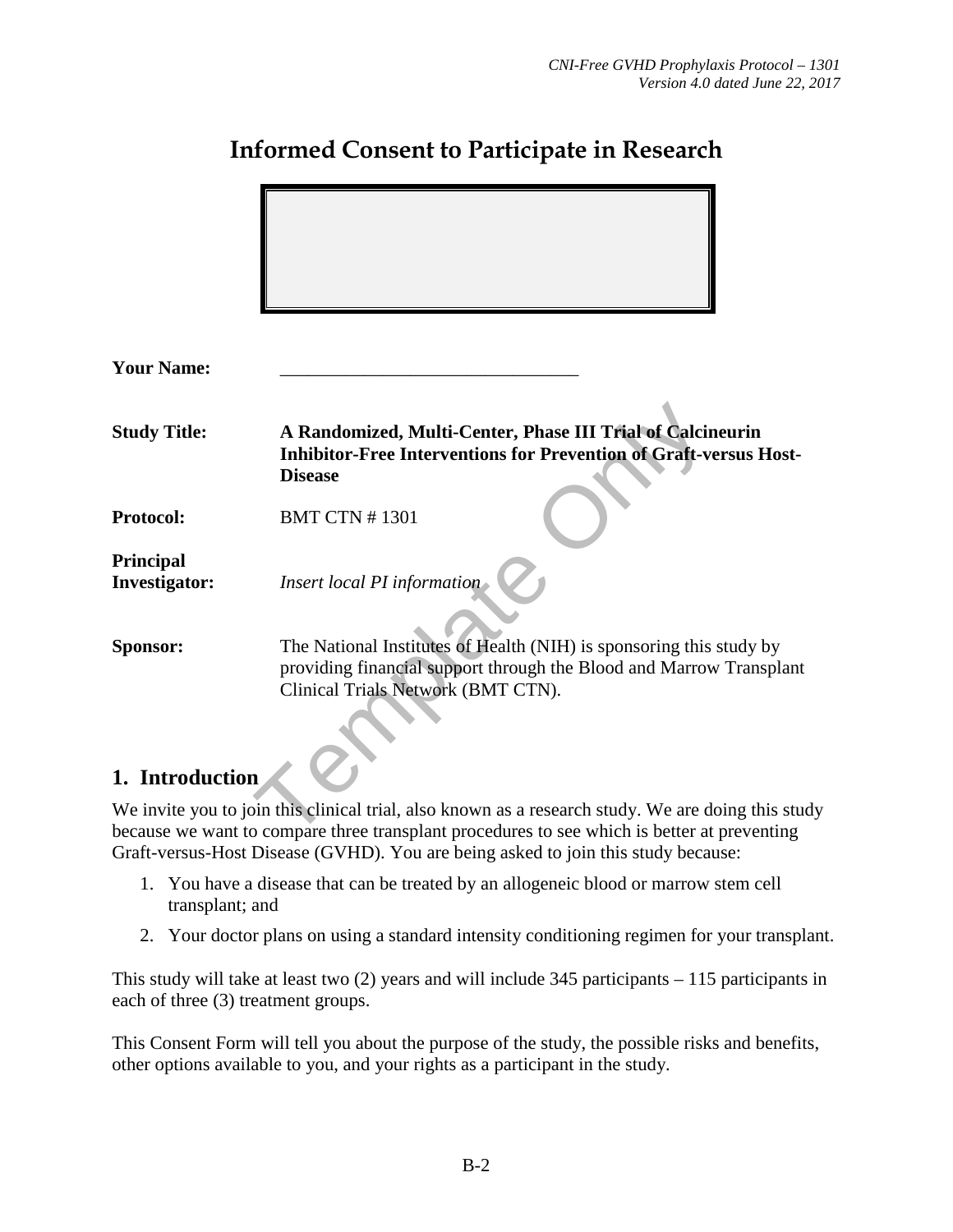Everyone who takes part in research at [*insert facility name*] should know that:

- Being in any research study is voluntary.
- You may or may not benefit from being in the study. Knowledge we gain from this study may benefit others.
- If you join the study, you can quit the study at any time.
- If you decide to quit the study, it will not affect your care at [insert name of facility or institution].
- **Please ask the study staff questions about anything that you do not understand, or if you** would like to have more information.
- You can ask questions now or any time during the study.
- Please take the time you need to talk about the study with your doctor, study staff, and your family and friends. It is your decision to be in the study. If you decide to join, please sign and date the end of the Consent Form.

You and your doctor will discuss other treatment choices if you do not want to participate in this study*.* 

# **2. Study Background**

The time you need to talk about the study with your doctor, strangle in the time you need to talk about the study with your doctor, strangle in the study. If you decide the end of the Consent Form.<br>
For will discuss other The National Institutes of Health (NIH), through the Blood and Marrow Transplant Clinical Trials Network (BMT CTN), are providing staff support and money for this research study. The BMT CTN and the NIH will make decisions about how to manage the study. Miltenyi Biotec, a company that produces a device used to process the stem cells before administering in patients, is also supporting this study with supplies and money.

A hematopoietic stem cell transplant (HSCT) is a standard therapy for blood cancers such as acute leukemias and myelodysplastic disorders. A common problem that may occur after HSCT is a condition known as Graft-Versus-Host Disease (GVHD). The word "graft" refers to the donor blood cells that you will receive during your transplant. The word "host" refers to the person (in this case, you) receiving the cells. GVHD is a complication where the donor graft attacks and damages some of your (the transplant recipient's) tissues. It has two basic forms, an acute form which tends to occur rapidly and is most common in the first three months after the transplant and a chronic form, which develops slowly and at a later time after transplant.

- GVHD can cause skin rash, intestinal problems such as nausea, vomiting, or diarrhea,
- It may also damage your liver and cause hepatitis or jaundice.
- GVHD may also increase your risks of infection.
- Chronic GVHD can affect many organs and causes significant impact on the quality of life of patients.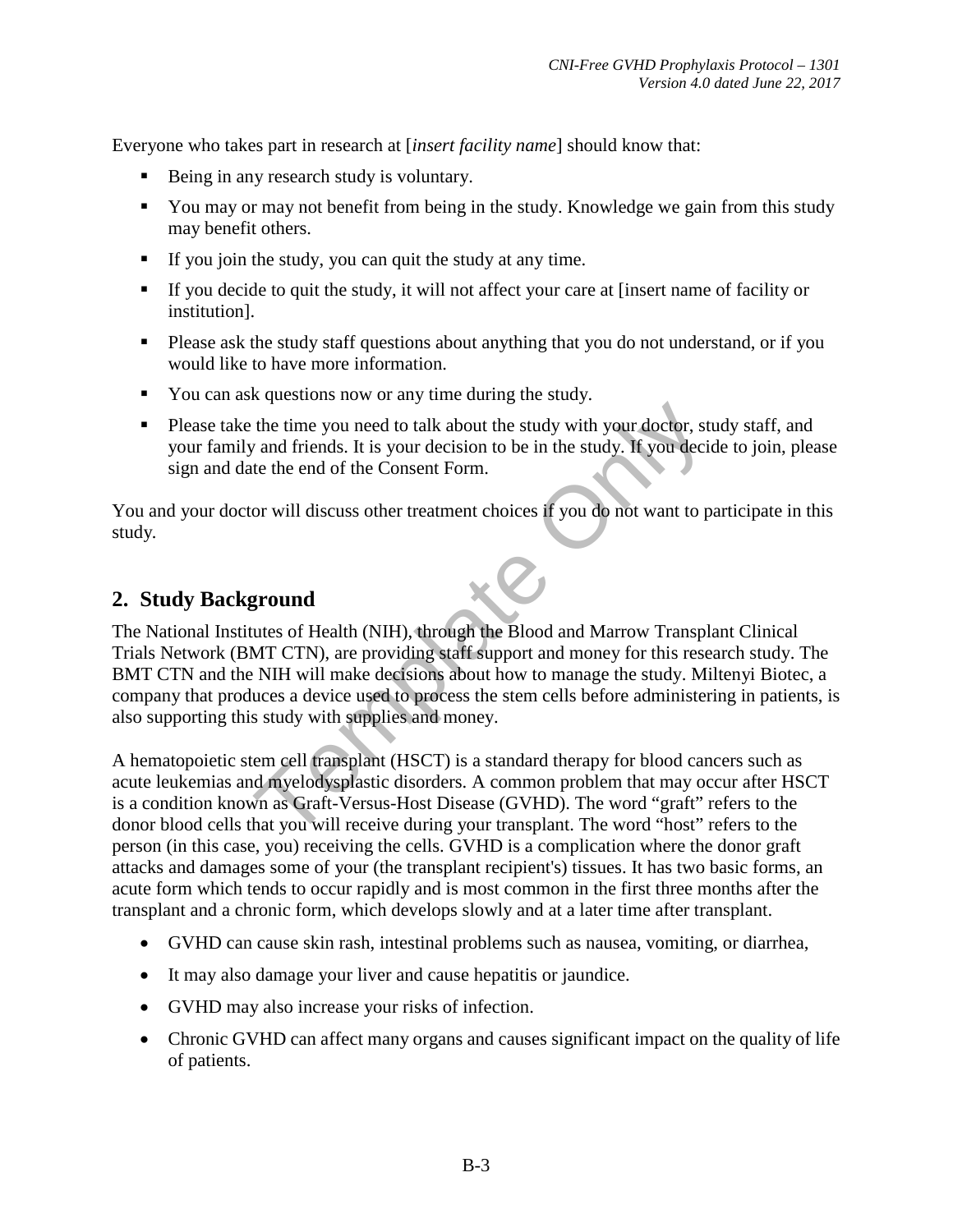# **3. Study Purpose**

We are inviting you to take part in this study because you have acute leukemia or myelodysplasia, and a hematopoietic stem cell transplant is a treatment option.

The purpose of this study is to compare three different combinations of treatment plans to see whether one or more of them are better than a standard transplant procedure. The procedures being studied have the objective to reduce the occurrence of chronic GVHD. The procedures included in this clinical trial are:

**Treatment Group A**: CD34 Selected Peripheral Blood Stem Cell Transplant

**Treatment Group B**: Bone Marrow Transplant followed by Post-Transplant Cyclophosphamide

**Treatment Group C**: Bone Marrow Transplant with Tacrolimus and Methotrexate as GVHD Prevention

Doctors primarily want to compare Groups A and B with Group C (control). The study will help doctors make choices about transplants procedures with fewer chronic GVHD complications for patients.

# **4. Right to Ask Questions and/or Withdraw**

Franchinanumide<br>
Transplant with Tacrolimus and Methon<br>
want to compare Groups A and B with Group C (control). The<br>
reces about transplants procedures with fewer chronic GVHD co<br> **c** Questions and/or Withdraw<br>
to ask ques You have the right to ask questions about the study at any time. If you have questions about your rights as a participant or you want to leave the study, please contact: [*insert contact info*]

Being in this study is voluntary. You can choose not to be in this study or leave this study at any time. If you choose not to take part or leave this study, it will not affect your regular medical care in any way.

Your study doctor and study staff will be available to answer any questions that you may have about taking part in or leaving this study.

# **5. Study Treatment and Tests**

We will check your health before you start treatment, while you receive treatment, and for two years after transplant.

#### Before You Begin the Study

Before you begin the study, you will need to have several exams, tests or procedures to find out if you can be in the study. All patients participating in this study need to have a matched donor. Most of these exams, tests or procedures are part of regular cancer care and may be done even if you do not join the study. These include: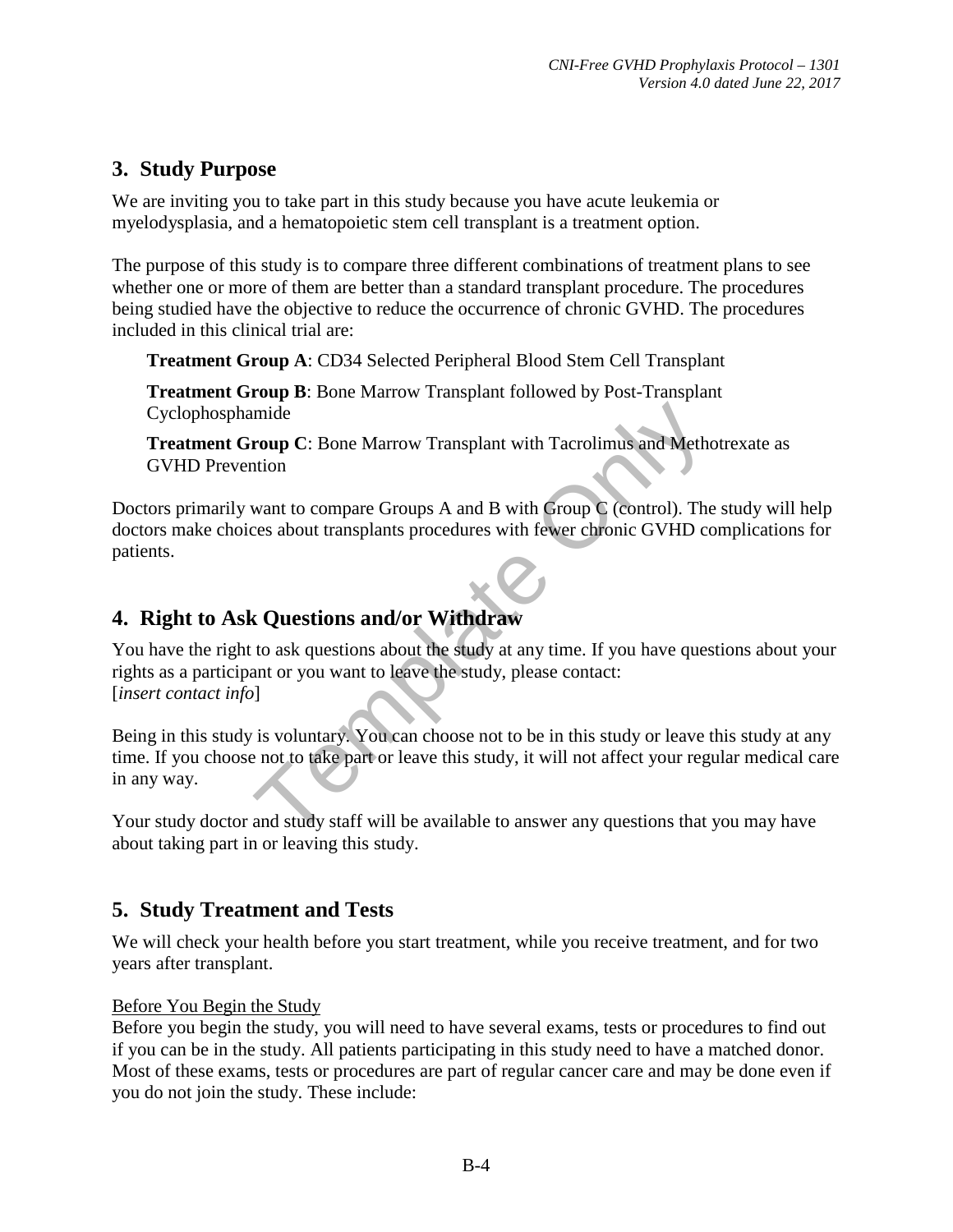- **Medical history**
- **Physical examination, including height and weight**
- Blood and urine tests
- Heart function tests, including EKG and ejection fraction
- Lung (pulmonary) function tests
- **Tests to evaluate your cancer, including a bone marrow aspirate/biopsy**
- Chest X-ray or chest CT
- A pregnancy test if you are a woman able to have children. If you are pregnant, you will not be able to take part in this study.

If you join the study, the study-specific assessments listed below will be done before you begin the conditioning regimen:

- **■** Health quality of life questionnaires (for English and Spanish speaking adult patients  $> 18$ years of age and English speaking pediatric patients, ages 8 to 18 years).
- **•** *Optional* blood samples for future research (see Section 18: Blood Samples for Future Research)

#### Study Participation

If you decide to join the study, your participation will last for **2 years** after your transplant. We will ask you to sign this Consent Form and you will get a copy of the signed form to keep.

#### Randomization

dy, the study-specific assessments listed below will be done limit explore the sum of sum and Equivarian Clity of life questionnaires (for English and Spanish speaking at each English speaking pediatric patients, ages 8 to We will use a computer to randomly assign you to 1 of 3 treatment groups. You will have an equal chance of being placed in 1 of the 3 groups. Neither you nor your doctor or study investigator will have any control over which treatment group you will be assigned.

#### During Your Transplant

The treatments that are used to prevent GVHD either start before or after the infusion of stem cells. These treatments are a combination of immune suppressing drugs and a standard component of the transplant.

The 3 treatment groups being included in this study are outlined below:

#### **Treatment Group A: CD34 Selected Peripheral Blood Stem Cell Graft**

- Conditioning regimen: your doctor will select one of two conditioning regimens that are allowed in this treatment group. One includes total body irradiation plus chemotherapy, and the other includes chemotherapy alone.
- The donor graft will be peripheral blood stem cells.
- The donor graft will be processed through a device that removes cells that are associated with the development of GVHD.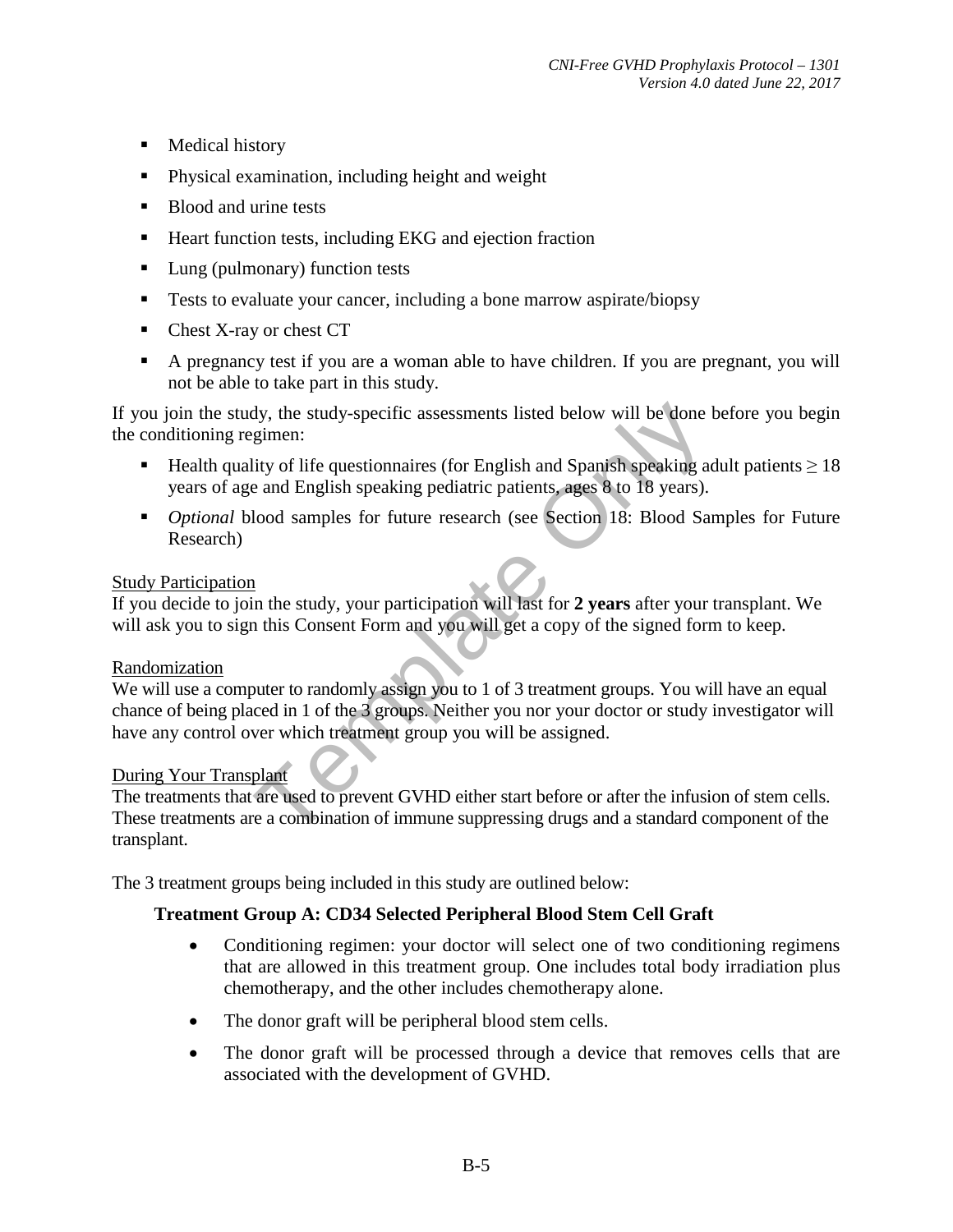#### **Treatment Group B: Post-Transplant Cyclophosphamide**

- Conditioning regimen: your doctor will choose one of three conditioning regimens allowed in this treatment group.
- The donor graft will be bone marrow.
- After your transplant:
	- o Cyclophosphamide will be given by intravenous infusion (through your vein), over 1-2 hours, on Day 3 and Day 4 after your transplant.

#### **Treatment Group C: Tacrolimus and Methotrexate**

- Conditioning regimen: your doctor will choose one of four conditioning regimens allowed in this treatment group.
- Before your transplant:
- Fraction and B do not require long term and B with the healthy, new boundary of the discussion of drug given as a pill by mouth or by intravenous is your vein) twice a day, beginning three (3) days before you amount of dru o Tacrolimus will be given as a pill by mouth or by intravenous infusion (through your vein) twice a day, beginning three (3) days before your transplant. The amount of drug given will slowly be decreased and eventually stopped. This process occurs over several months.
- The donor graft will be bone marrow.
- After your transplant:
	- o Methotrexate will be given by intravenous infusion (through your vein) on four (4) different days (1, 3, 6 and 11) after your transplant.

Both Treatment Groups A and B do not require long term use of medication to suppress the immune system.

#### Peripheral Blood Stem Cell or Bone Marrow Transplant

On your transplant day, the bone marrow or peripheral blood stem cells will be given to you through your catheter, like a blood transfusion. The cells will travel to your bone marrow where they will start to make healthy, new blood cells after several weeks.

#### Health Evaluations After the Transplant

We will test (evaluate) your health during the study. These tests and how often they are scheduled are standard care for patients receiving an allogeneic transplant. Most of these would be done even if you were not part of this study. You will be watched closely for any signs and symptoms of GVHD.

- Physical exam to assess toxicities, and infections weekly until Day 63 and then at Days 100, 150, 180, 270, 365 and 730.
- Physical exam to assess GVHD weekly starting Day 7 until Day 63 and then at Days 100, 150, 180, 270, 365 and 730.
- Routine blood tests (cell counts, liver and kidney function) weekly until Day 63 and then at Days 100, 180, 270, and 365.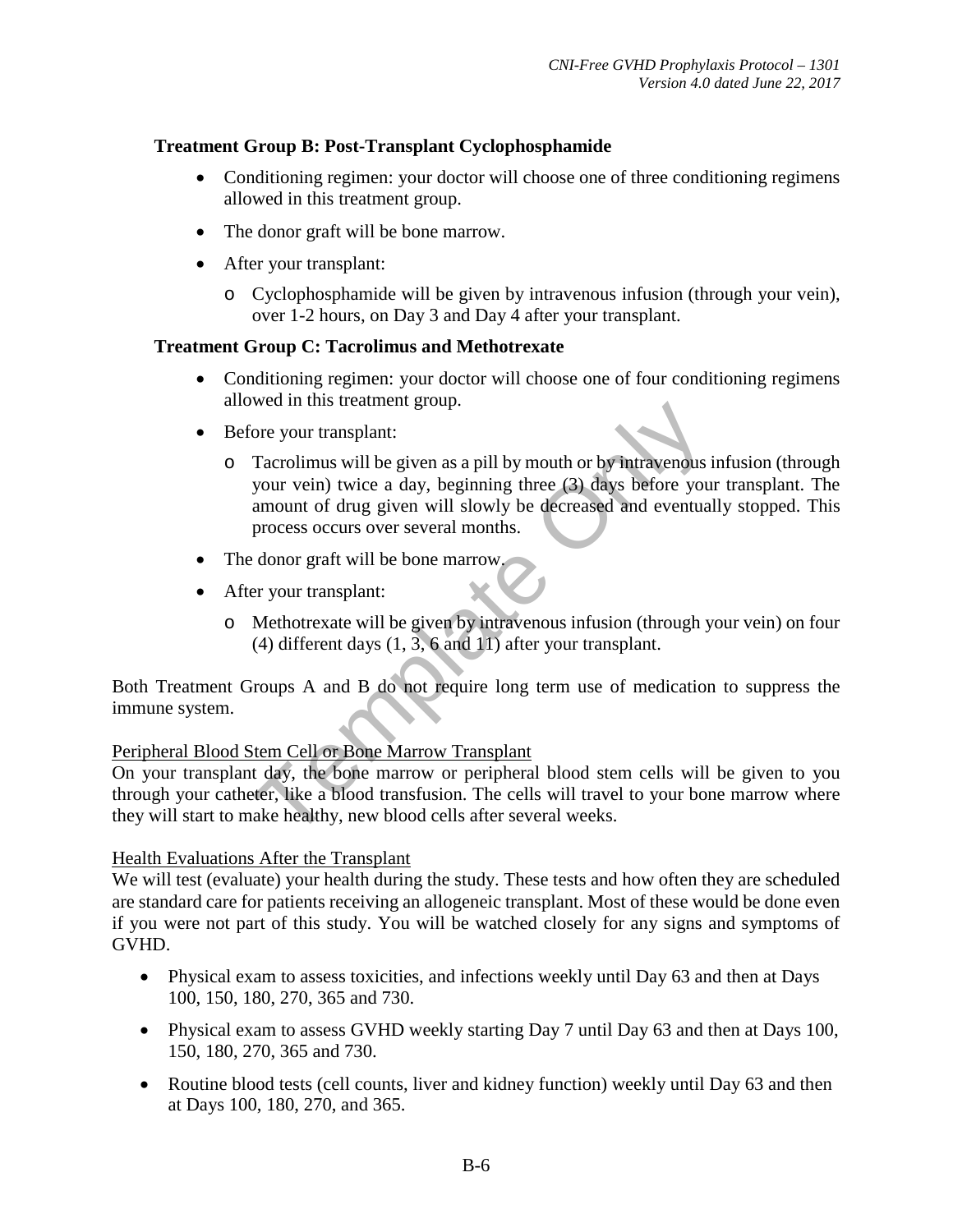- Blood tests to monitor for CMV and EBV weekly until Day 100 and then at each clinical assessment until Day 180.
- Restaging tests to see how much cancer you have after transplant on Days 100, 180, 365 and 730.
- Health quality of life questionnaires after the transplant on Days 100, 180, 365 and 730 (for English and Spanish speaking adult patients  $> 18$  years of age and English speaking pediatric patients, ages 8-18 years).
- *Optional* blood samples for future research after transplant on Days 35, 100, 180 and 365 (see Section 18: Blood Samples for Future Research).

#### **6. Health Quality of Life (for English and Spanish speaking adult patients, and English speaking pediatric patients only)**

IIIV OT LIFE (for English and Spanish speaking adult patie<br>ing pediatric patients only)<br>oout your general health and how well you feel while you part<br>a different treatments may treat a disease equally well, there m<br>patient We will ask you about your general health and how well you feel while you participate in this study. Even though different treatments may treat a disease equally well, there might be a difference in how patients feel or the side effects they have after their treatment. This is important information for when we evaluate the treatments in this study.

We will collect information by using surveys. The surveys will ask about:

- How you feel
- What symptoms you might have and how they affect you
- How well can you do regular daily activities

You will need to fill out the surveys and each survey should take about 30 minutes to finish. Your answers will help us understand how your transplant treatment affects how you feel, what you can do, and your general quality of life.

# **7. Risks and Discomforts**

You will have side effects while on the study. Side effects can range from mild to serious. The risks and discomforts of participating in this study will be similar to what you may have with stem cell transplant if you do not participate in this study, but you might do better or worse than on standard transplant treatment. Your health care team may give you medicines to help lessen side effects such as feeling sick to your stomach (nausea) among other support treatments. In some cases, side effects can be long lasting or may never go away.

#### Risks and Toxicities Related to Conditioning Regimens

The table below describes all conditioning regimens that are allowed to be used in this clinical trial. The regimen you will receive depends on the treatment group you will be assigned and your doctor's choice. Some of these regimens are used in transplants performed outside a clinical trial.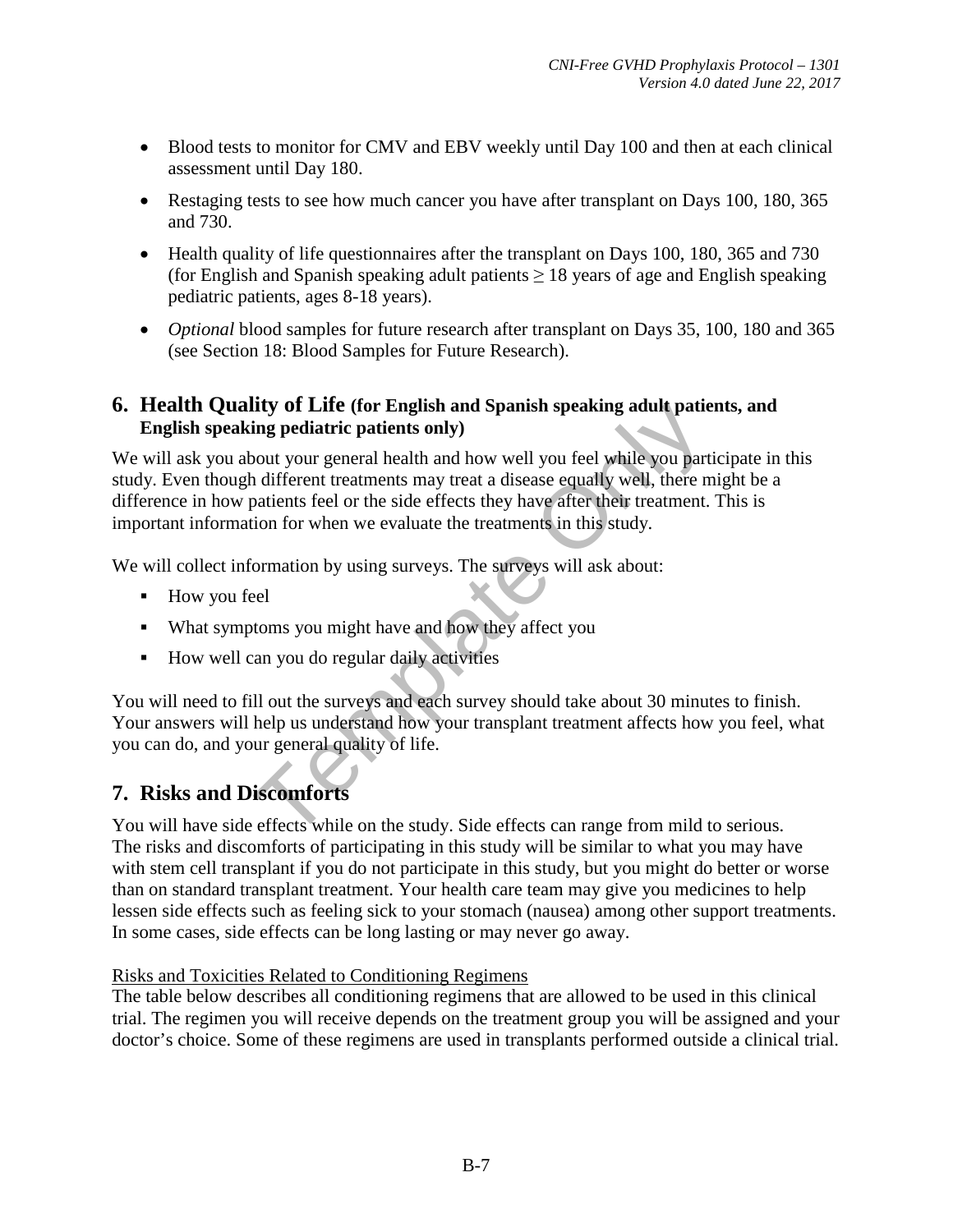|   | <b>Treatment Group A: CD34 Selection</b>                                                            |  | <b>Treatment Groups B &amp;C: PTCy &amp; Control</b>                                          |
|---|-----------------------------------------------------------------------------------------------------|--|-----------------------------------------------------------------------------------------------|
|   | <b>Total Body Irradiation /</b><br>Cyclophosphamide/Thiotepa/AntiThymocyte<br><b>Globulin (ATG)</b> |  | Busulfan/Cyclophosphamide (Bu/Cy)                                                             |
|   |                                                                                                     |  | <b>Busulfan/Fludarabine (Bu/Flu)</b>                                                          |
|   | Busulfan/Melphalan/Fludarabine/<br><b>AntiThymocyte Globulin (ATG)</b>                              |  | <b>Cyclophosphamide/Total Body</b><br><b>Irradiation</b> (Cy/TBI)                             |
| 2 |                                                                                                     |  | <b>Total Body Irradiation/Etoposide</b><br>(TBI/Etoposide) ONLY FOR THE<br><b>CONTROL ARM</b> |

#### **TABLE 1: CONDITIONING REGIMEN OPTIONS BY TREATMENT GROUP**

#### **TABLE 2 - RISKS AND SIDE EFFECTS**

| shown in Table 2.                                                                                       |                                                                                                                                                                                                                             | The risks associated with each medication and or radiation you will receive as part of the<br>conditioning regimen are listed below. The expected frequency of each of these side effects is |                                                                                                                                                                          |
|---------------------------------------------------------------------------------------------------------|-----------------------------------------------------------------------------------------------------------------------------------------------------------------------------------------------------------------------------|----------------------------------------------------------------------------------------------------------------------------------------------------------------------------------------------|--------------------------------------------------------------------------------------------------------------------------------------------------------------------------|
|                                                                                                         |                                                                                                                                                                                                                             | <b>TABLE 2 - RISKS AND SIDE EFFECTS</b>                                                                                                                                                      |                                                                                                                                                                          |
| <b>Likely</b>                                                                                           |                                                                                                                                                                                                                             |                                                                                                                                                                                              | What it means: This type of side effect is expected to occur in more than 20% of<br>patients. This means that 21 or more patients out of 100 might get this side effect. |
| <b>Less Likely</b>                                                                                      |                                                                                                                                                                                                                             |                                                                                                                                                                                              | What it means: This type of side effect is expected to occur in 20% of patients or<br>fewer. This means that 20 patients or fewer out of 100 might get this side effect. |
| <b>Rare, but Serious</b>                                                                                | What it means: This type of side effect does not occur very often $-$ in fewer than<br>2% of patients – but is serious when it occurs. This means that 1 or 2 patients (or<br>fewer) out of 100 might get this side effect. |                                                                                                                                                                                              |                                                                                                                                                                          |
|                                                                                                         |                                                                                                                                                                                                                             | <b>TABLE 3 - ADVERSE EVENTS</b>                                                                                                                                                              |                                                                                                                                                                          |
| <b>Busulfan</b>                                                                                         |                                                                                                                                                                                                                             |                                                                                                                                                                                              |                                                                                                                                                                          |
| <b>Likely Side Effects</b><br>(May happen in more than 20% of<br>patients)<br>$1.1.1$ $1.1.1$<br>$\sim$ |                                                                                                                                                                                                                             | <b>Less Likely</b><br>(May happen in less than 20% of<br>patients)                                                                                                                           | Rare<br>(May happen in less than 2% of<br>patients)<br>$\sim$                                                                                                            |

| <b>Busulfan</b>                  |                                 |                                |
|----------------------------------|---------------------------------|--------------------------------|
| <b>Likely Side Effects</b>       | <b>Less Likely</b>              | Rare                           |
| (May happen in more than 20% of  | (May happen in less than 20% of | (May happen in less than 2% of |
| patients)                        | patients)                       | patients)                      |
| Abdominal discomfort             | Cough                           | Cataracts                      |
| Constipation                     | Hepatic Veno-occlusive disease  | Lung fibrosis                  |
| Diarrhea                         | High blood pressure             |                                |
| <b>Dizziness</b>                 | High magnesium and phosphorus   |                                |
| Fluid retention                  | levels in the blood             |                                |
| Headache                         | High sugar levels in the blood  |                                |
| Heartburn                        | Infertility                     |                                |
| Insomnia                         | Low blood pressure              |                                |
| Lack of appetite                 | <b>Seizures</b>                 |                                |
| Mouth sores                      | Shortness of breath             |                                |
| Nausea and vomiting              |                                 |                                |
| Running nose                     |                                 |                                |
| Skin rashes                      |                                 |                                |
| Irregular or no menstrual cycles |                                 |                                |
| Tachycardia                      |                                 |                                |

# **TABLE 3 – ADVERSE EVENTS**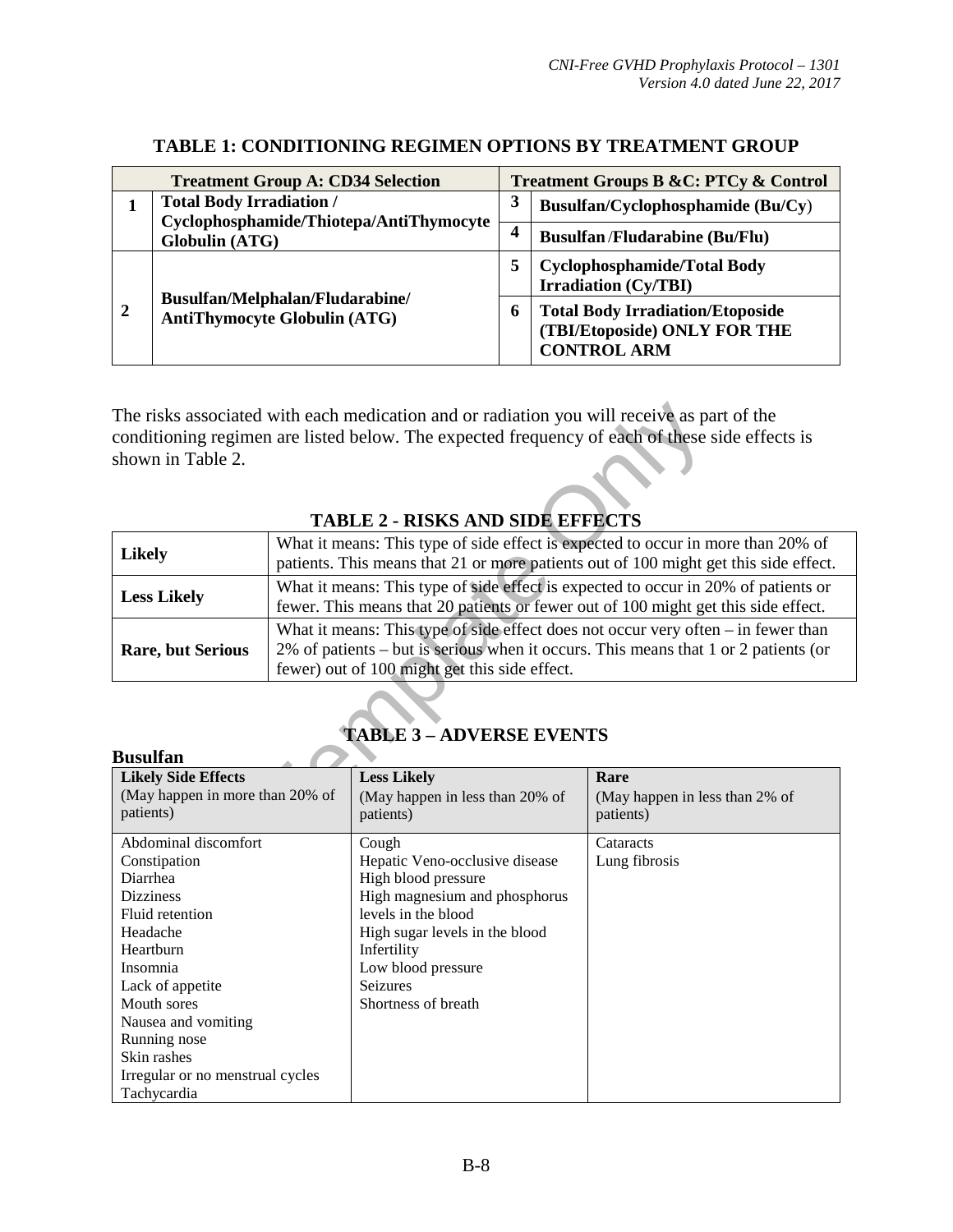| <b>Likely Side Effects</b>        | <b>Less Likely</b>                | Rare                                   |
|-----------------------------------|-----------------------------------|----------------------------------------|
| (May happen in more than 20% of   | (May happen in less than 20% of   | (May happen in less than 2% of         |
| patients)                         | patients)                         | patients)                              |
| Sores in mouth or on lips         | Bleeding in the bladder           | Allergic reaction                      |
| Damage to male (tests) and female | Anemia (low red blood cell count) | Lung fibrosis (scarring of lung tissue |
| (ovaries) sex glands              | Damage to the fetus if you become | with cough and shortness of breath)    |
| Diarrhea                          | pregnant while taking drug        | Serious skin rashes                    |
| Fluid retention                   | Stomach pain                      | Severe heart muscle injury and death   |
| Hair loss                         | Skin rash                         | (at very high doses)                   |
| Infertility                       |                                   | Secondary (new) cancers                |
| Irregular or no menstrual cycles  |                                   |                                        |
| Loss of appetite                  |                                   |                                        |
| Nausea, Vomiting                  |                                   |                                        |
| Suppression of the immune system  |                                   |                                        |
| Decreased platelet count and      |                                   |                                        |
| increased risk of bleeding        |                                   |                                        |
|                                   |                                   |                                        |

#### **Cyclophosphamide**

#### **Etoposide**

| Suppression of the immune system<br>Decreased platelet count and<br>increased risk of bleeding |                                                                    | If you are taking cyclophosphamide, your doctor may also prescribe you a medicine called Mesna. |
|------------------------------------------------------------------------------------------------|--------------------------------------------------------------------|-------------------------------------------------------------------------------------------------|
| cyclophosphamide.<br><b>Etoposide</b>                                                          |                                                                    | Mesna helps prevent bladder discomfort and bleeding that can occur from taking                  |
| <b>Likely Side Effects</b><br>(May happen in more than 20% of<br>patients)                     | <b>Less Likely</b><br>(May happen in less than 20% of<br>patients) | Rare<br>(May happen in less than 2% of<br>patients)                                             |
| Diarrhea<br>Hair loss<br>Nausea and vomiting                                                   | <b>Mucositis</b><br>Constipation<br>Abdominal pain                 | Allergic reaction<br>Peripheral Neuropathy                                                      |
| <b>Fludarabine</b>                                                                             |                                                                    |                                                                                                 |
| <b>Likely Side Effects</b><br>(May happen in more than 20% of<br>patients)                     | <b>Less Likely</b><br>(May happen in less than 20% of<br>patients) | Rare<br>(May happen in less than 2% of<br>patients)                                             |
| Diarrhea<br>Mouth sores                                                                        | Fever<br>Numbness in the extremities                               | Coma<br>Cough                                                                                   |

#### **Fludarabine**

| <b>Likely Side Effects</b><br>(May happen in more than 20% of<br>patients)         | <b>Less Likely</b><br>(May happen in less than 20% of<br>patients)               | Rare<br>(May happen in less than 2% of<br>patients)                                     |
|------------------------------------------------------------------------------------|----------------------------------------------------------------------------------|-----------------------------------------------------------------------------------------|
| Diarrhea<br>Mouth sores<br>Nausea and vomiting<br>Suppression of the immune system | Fever<br>Numbness in the extremities<br>Sleepiness<br>Visual changes<br>Weakness | Coma<br>Cough<br>Inflammation of the lung<br><b>Interstitial Pneumonia</b><br>Skin rash |
|                                                                                    |                                                                                  |                                                                                         |

#### **Melphalan**

| <b>Likely Side Effects</b><br>(May happen in more than 20% of<br>patients) | <b>Less Likely</b><br>(May happen in less than 20% of<br>patients) | Rare<br>(May happen in less than 2% of<br>patients) |
|----------------------------------------------------------------------------|--------------------------------------------------------------------|-----------------------------------------------------|
| Constipation                                                               | Heart rhythm abnormalities                                         | Allergic reaction                                   |
| Diarrhea                                                                   | Hepatitis                                                          | <b>Interstitial Pneumonia</b>                       |
| Hair loss                                                                  | Kidney failure                                                     | Seizure                                             |
| <b>Mucositis</b>                                                           |                                                                    | Lung fibrosis                                       |
| Nausea and vomiting                                                        |                                                                    |                                                     |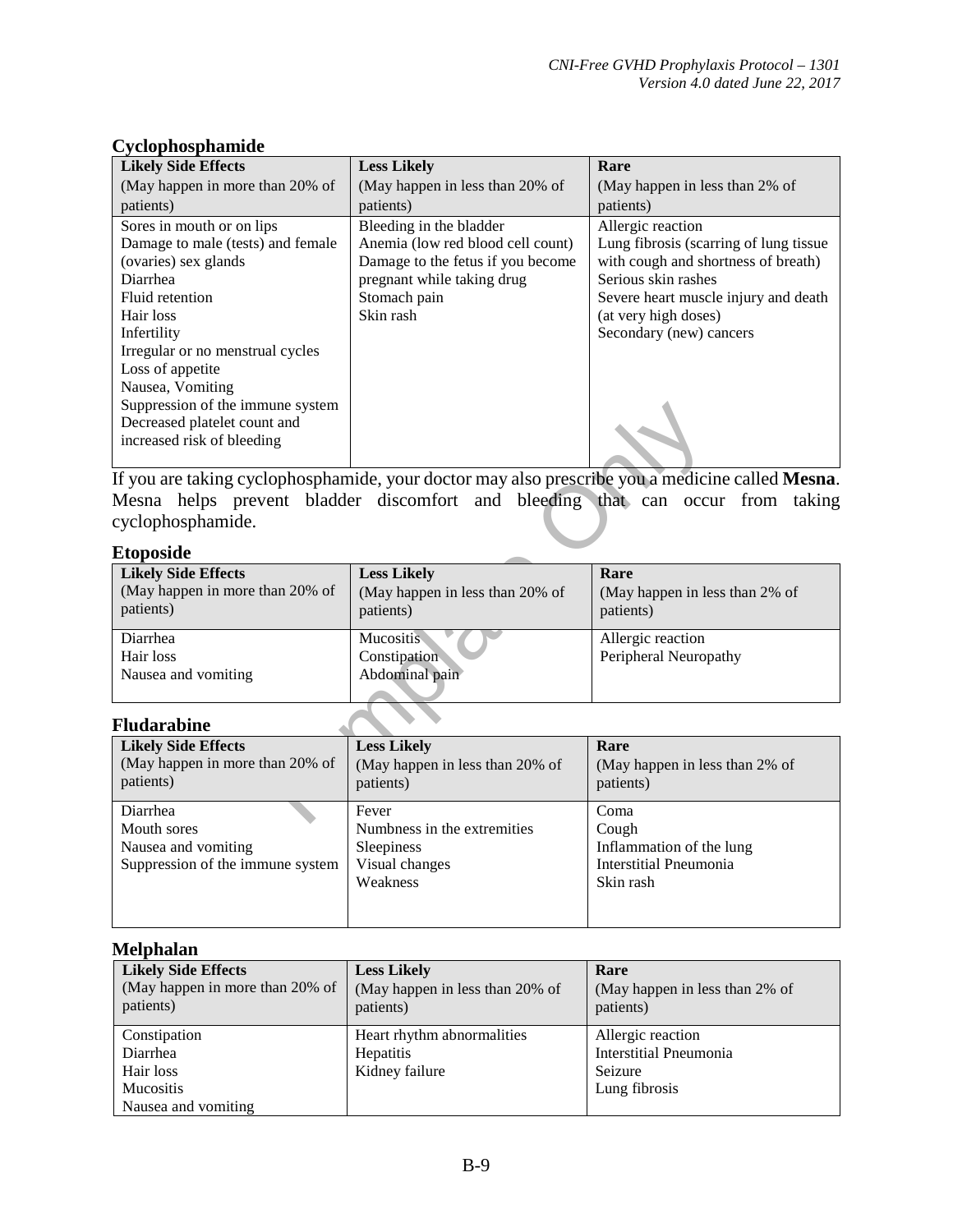| <b>Likely Side Effects</b>                                                                                                                                                                                  | <b>Less Likely</b>                                                   | Rare                                                                                                                                                                             |
|-------------------------------------------------------------------------------------------------------------------------------------------------------------------------------------------------------------|----------------------------------------------------------------------|----------------------------------------------------------------------------------------------------------------------------------------------------------------------------------|
| (May happen in more than 20% of<br>patients)                                                                                                                                                                | (May happen in less than 20% of<br>patients)                         | (May happen in less than 2% of<br>patients)                                                                                                                                      |
| Diarrhea (loose stools)<br>Nausea (sick to the stomach)<br>Stomach cramps<br>Vomiting (throwing up)<br>Painful swelling of the parotid<br>gland (salivary glands under the<br>ears) for a few days          | Lung inflammation Pneumonia<br>Redness of the skin<br>Liver problems | Risk of developing other cancers in<br>the future as a consequence of having<br>received the total body irradiation<br>Difficulty swallowing<br>Back problems<br>Kidney problems |
| Short-Term hair loss<br>Anemia<br>Infection<br>Bleeding<br>Cataracts<br>Sterility (inability to have children<br>Growth failure<br>Endocrinopathies (such as thyroid<br>disease or diabetes)<br>Mouth sores |                                                                      |                                                                                                                                                                                  |

#### **Total body Irradiation (TBI)**

#### **Thiotepa**

| Infection                             |                                      |                                |
|---------------------------------------|--------------------------------------|--------------------------------|
| Bleeding                              |                                      |                                |
| Cataracts                             |                                      |                                |
| Sterility (inability to have children |                                      |                                |
| Growth failure                        |                                      |                                |
| Endocrinopathies (such as thyroid     |                                      |                                |
| disease or diabetes)                  |                                      |                                |
| Mouth sores                           |                                      |                                |
|                                       |                                      |                                |
|                                       |                                      |                                |
| Thiotepa                              |                                      |                                |
| <b>Likely Side Effects</b>            | <b>Less Likely</b>                   | Rare                           |
| (May happen in more than 20% of       | (May happen in less than 20% of      | (May happen in less than 2% of |
| patients)                             | patients)                            | patients)                      |
| Lower white blood cell count with     | Liver abnormalities                  | Confusion                      |
| increased risk of infection           | Skin rash                            | Disorientation                 |
| Diarrhea (loose stools)               | Change in skin coloring              |                                |
| Vomiting (throwing up)                | Risk of bleeding due to low platelet |                                |
| Liver damage                          | count                                |                                |
| Lower sperm production in men         |                                      |                                |
| Hair loss                             |                                      |                                |
| Nausea (feeling sick to your          |                                      |                                |
| stomach)                              |                                      |                                |
| Loss of appetite                      |                                      |                                |
| Missing or stopping menstrual         |                                      |                                |
| cycle in women                        |                                      |                                |
| Mouth/throat sores                    |                                      |                                |
| Sterility (inability to have          |                                      |                                |
| children)                             |                                      |                                |
|                                       |                                      |                                |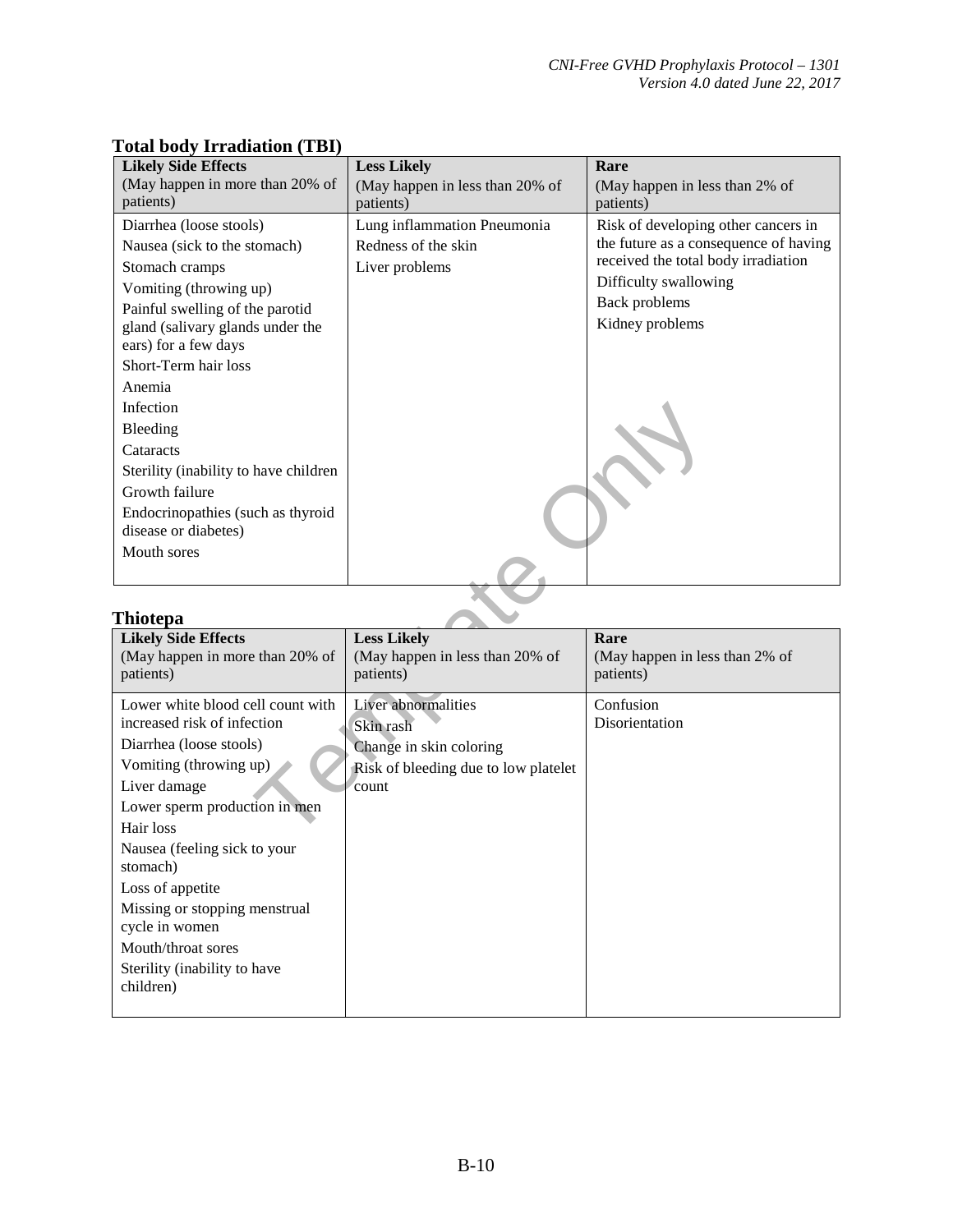| <b>Likely Side Effects</b><br>(May happen in more than 20% of<br>patients) | <b>Less Likely</b><br>(May happen in less than 20% of<br>patients) | Rare<br>(May happen in less than 2% of<br>patients) |
|----------------------------------------------------------------------------|--------------------------------------------------------------------|-----------------------------------------------------|
| Fever                                                                      | Serum sickness, consisting of :                                    | Severe allergic reaction which may                  |
| Shaking chills                                                             | -Severe skin rashes                                                | cause:                                              |
| Low blood pressure                                                         | -Mouth sores                                                       | -Life-Threatening drop in blood                     |
| Skin rash                                                                  | -Vaginal sores                                                     | pressure                                            |
| Itching                                                                    | -Pain/swelling of joints                                           | -Wheezing                                           |
| Decreased platelet counts                                                  | -Kidney damage                                                     | -Difficulty breathing                               |
| Decreased white blood cell counts                                          |                                                                    | -Severe hives                                       |

#### **Rabbit Anti-Thymocyte Globulin (rATG)**

#### Risks and Toxicities Related to GVHD Prophylaxis

| <b>Methotrexate</b> |
|---------------------|
|---------------------|

| NONS and TOARTHES INSTANCE TO VIID TIOPHYTUATS          |                                              |                                                                                                                                                                                                                                                                                                                 |
|---------------------------------------------------------|----------------------------------------------|-----------------------------------------------------------------------------------------------------------------------------------------------------------------------------------------------------------------------------------------------------------------------------------------------------------------|
| cause any bad side effects, including cancer.           |                                              | If you were assigned to the CD34 Selection Arm and your cells are selected with the CliniMACS <sup>®</sup><br>CD34 Reagent System, you may receive low doses of iron, iron-dextran and monoclonal antibody<br>when the selected cells are re-infused. Our experience shows that these low doses are unlikely to |
| prevent the development of GVHD.<br><b>Methotrexate</b> |                                              | If you were assigned to the control group (treatment group $C$ ) you will receive medications to help                                                                                                                                                                                                           |
| <b>Likely Side Effects</b>                              | <b>Less Likely</b>                           | Rare                                                                                                                                                                                                                                                                                                            |
| (May happen in more than 20% of<br>patients)            | (May happen in less than 20% of<br>patients) | (May happen in less than 2% of<br>patients)                                                                                                                                                                                                                                                                     |
| Decreased white blood cell count                        | Nausea/Vomiting                              | <b>Dizziness</b>                                                                                                                                                                                                                                                                                                |
| with increased risk of infection.                       | Irritation or sores in the lining of         | Scarring of the lungs                                                                                                                                                                                                                                                                                           |
| Fatigue                                                 | the throat or mouth                          |                                                                                                                                                                                                                                                                                                                 |
| Infections                                              | Diarrhea<br>Abdominal discomfort             |                                                                                                                                                                                                                                                                                                                 |
|                                                         | Fever                                        |                                                                                                                                                                                                                                                                                                                 |
|                                                         | Chills                                       |                                                                                                                                                                                                                                                                                                                 |
|                                                         | Anemia                                       |                                                                                                                                                                                                                                                                                                                 |
|                                                         | Abnormal liver tests                         |                                                                                                                                                                                                                                                                                                                 |
|                                                         | Kidney failure                               |                                                                                                                                                                                                                                                                                                                 |
|                                                         |                                              |                                                                                                                                                                                                                                                                                                                 |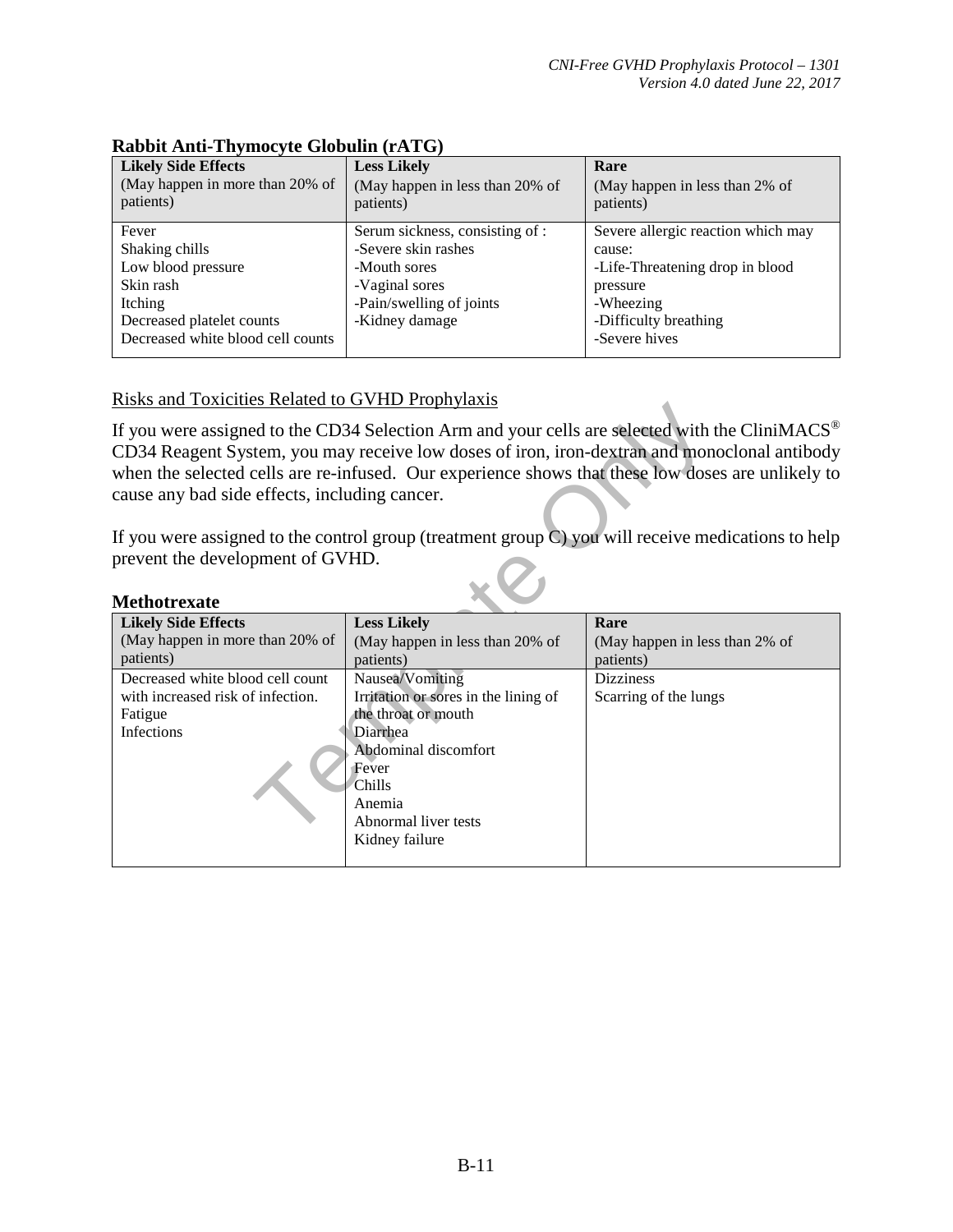#### **Tacrolimus (FK506, Prograf®)**

| <b>Likely Side Effects</b><br>(May happen in more than 20% of patients)                                                                                                                                                                    | <b>Less Likely</b><br>(May happen in less than<br>20% of patients)                                                                  | Rare<br>(May happen in less than 2% of<br>patients)                                    |
|--------------------------------------------------------------------------------------------------------------------------------------------------------------------------------------------------------------------------------------------|-------------------------------------------------------------------------------------------------------------------------------------|----------------------------------------------------------------------------------------|
| Kidney problems<br>Loss of magnesium, calcium, potassium<br>High blood pressure<br>٠<br><b>Tremors</b><br>Increases in cholesterol and triglyceride<br>٠<br>Decreased platelet count with increased<br>٠<br>risk of bleeding<br>Infections | Nausea<br>Vomiting<br>Liver problems<br>Changes in how<br>clearly one can think<br>Insomnia<br>Unwanted hair<br>growth<br>Confusion | <b>Seizures</b><br>Changes in vision<br><b>Dizziness</b><br>Red blood cell destruction |

|                                                            | It is very important that you do not eat grapefruit or drink grapefruit juice while taking              |                                |
|------------------------------------------------------------|---------------------------------------------------------------------------------------------------------|--------------------------------|
|                                                            | Tacrolimus. Grapefruit has an ingredient called bergamottin, which can affect some of the               |                                |
|                                                            | treatment drugs used in this study. Common soft drinks that have bergamottin are Fresca,                |                                |
| Squirt, and Sunny Delight.                                 |                                                                                                         |                                |
|                                                            |                                                                                                         |                                |
| <b>Cyclosporine A</b>                                      |                                                                                                         |                                |
| <b>Likely Side Effects</b>                                 | <b>Less Likely</b>                                                                                      | Rare                           |
| (May happen in more than 20% of                            | (May happen in less than 20% of                                                                         | (May happen in less than 2% of |
| patients)                                                  | patients)                                                                                               | patients)                      |
|                                                            |                                                                                                         |                                |
| Kidney problems                                            | Liver problems                                                                                          | Seizures                       |
| Loss of magnesium, calcium, and                            | Unwanted hair growth                                                                                    | Changes in vision              |
| potassium                                                  | Growth of extra tissue on the gums                                                                      | Formation of very small blood  |
| High blood pressure                                        | Burning, tingling or numbness in the                                                                    | clots                          |
|                                                            | hands, arms, feet or legs                                                                               |                                |
|                                                            |                                                                                                         |                                |
|                                                            |                                                                                                         |                                |
| <b>Risks and Toxicities Related to Transplant</b>          |                                                                                                         |                                |
|                                                            | The following problems may occur as a result of stem cell transplantation. These risks may occur        |                                |
|                                                            |                                                                                                         |                                |
| whether a transplant was done as part of the study or not: |                                                                                                         |                                |
|                                                            |                                                                                                         |                                |
|                                                            | <b>Slow recovery of blood counts.</b> The red blood cells, white blood cells, and platelets can be slow |                                |
|                                                            |                                                                                                         |                                |

#### Risks and Toxicities Related to Transplant

**Slow recovery of blood counts.** The red blood cells, white blood cells, and platelets can be slow to recover after blood or marrow transplant. Until your blood counts recover, you will need blood and platelet transfusions, and will be at risk for bleeding and infections. To speed the recovery of the white cells as much as possible you may receive Filgrastim.

**Graft failure.** The stem cells (the "graft") may fail to grow inside your body. Past experience suggests that there can be up to a 10-15% chance of graft failure. If graft failure occurs, this may result in low blood counts for a long period of time. If your counts do not recover, you may need to receive a second transplant. Graft failure can be fatal.

**Graft-Versus-Host Disease (GVHD).** GVHD results from cells in the graft recognizing your body as foreign and attacking it. In most cases, GVHD can be successfully treated. Sometimes GVHD is severe or difficult to treat and may lead to death. You will be watched closely for this complication and given drugs to prevent and/or treat it.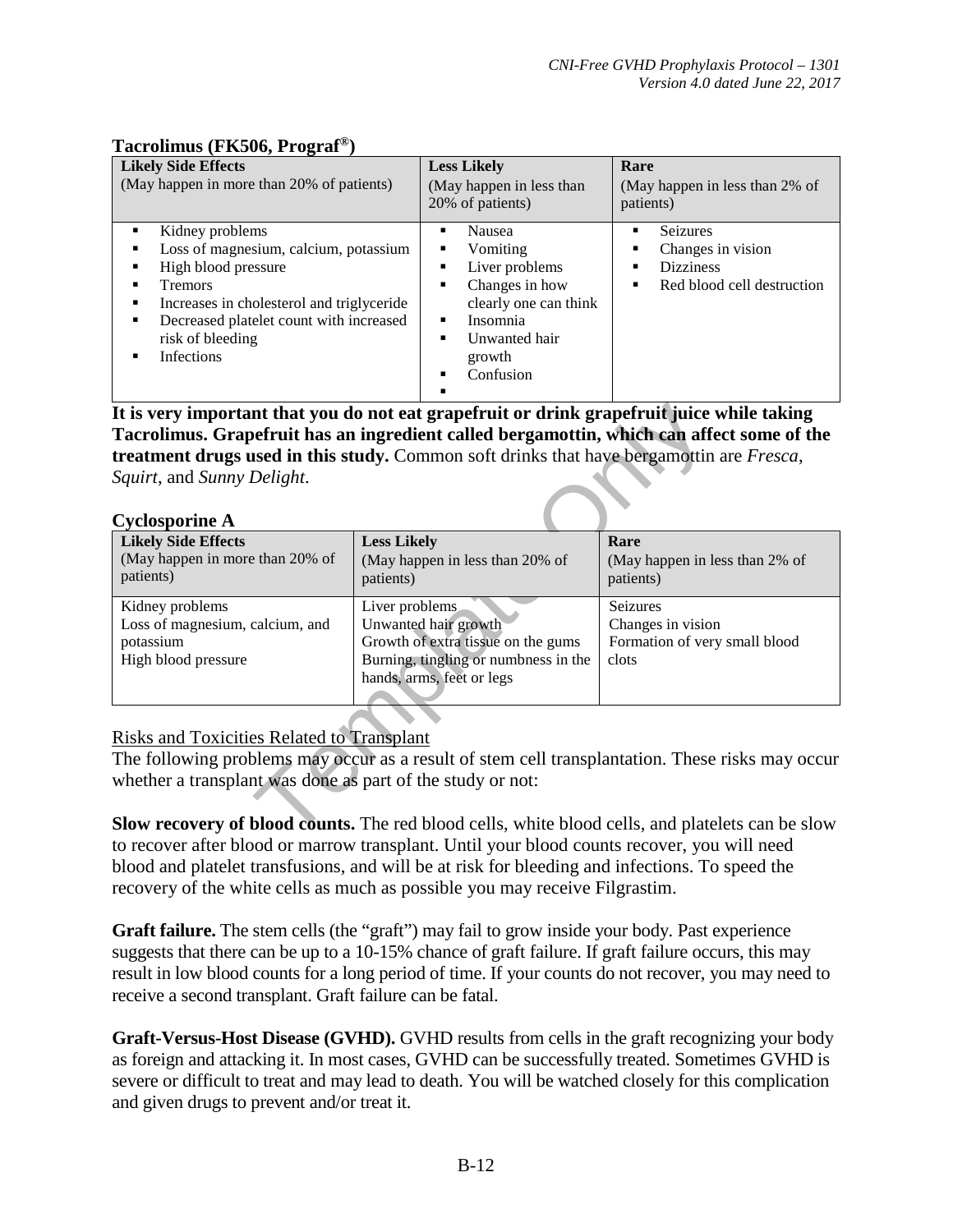Acute GVHD may produce skin rash, nausea, vomiting, diarrhea, abdominal pain, abnormalities of liver function, and an increased risk of infection. Chronic GVHD may produce skin rashes, hair loss, thickened dry skin, dry eyes, dry mouth, liver disease, weight loss, diarrhea, and an increased risk of infection. To confirm the diagnosis of acute or chronic GVHD, you may be asked to have a biopsy (a small sample of your tissue to look at under the microscope) of your skin, gut, or, rarely, your liver.

**Other complications.** Other complications may include:

- **a. Damage to the vital organs in your body.** The transplant could cause problems in any body organ such as the heart, lungs, liver, gut, kidneys and bladder, or brain. The kidneys and the liver are most likely to be damaged. Some patients will experience serious lung problems from infections or the chemotherapy and radiation.
- **b. Serious infections.** Full and complete recovery of your immune system may take many months. During this time, there is an increased risk of infections. You will be prescribed certain drugs to reduce the chance of those infections. However, these treatments do not always work. If you have an infection, you may have to stay in the hospital longer or be re-hospitalized after transplant. Although most infections can be successfully treated, some infections may result in death.
- **ons.** Full and complete recovery of your immune system may ta<br>e, there is an increased risk of infections. You will be prescribed<br>ce of those infections. However, these treatments do not always<br>on, you may have to stay in **c. Relapse of disease or a new blood cancer.** Your leukemia may come back even if the transplant is initially successful. In rare cases, a new blood cancer may develop from the donor cells. Cyclophosphamide can cause damage to blood cells, which may result in a blood cancer such as myelodysplastic syndrome (MDS) or acute myeloid leukemia (AML). The blood cancer usually develops 2-10 years after treatment, or 6 years on average. The risk of developing a new blood cancer after allogeneic blood or marrow transplant is probably less than 2%. If cancer develops in your donor's blood cells, you may require additional treatment with chemotherapy or another blood or marrow transplant.
- **d. Lymphoproliferative Syndrome:** Patients in Treatment Group A (CD34 Selected Peripheral Blood Stem Cell Graft) have an increased risk of developing post-transplant lymphoproliferative disorder (PTLD) or lymphoma caused by a virus called EBV. They can develop symptoms like fevers and enlarged lymph nodes. Your doctor may use scans and biopsies to confirm the diagnosis. Your blood will be monitored to check if you have signs of EBV in the blood. In many patients EBV can be treated at that stage before it ever progresses to lymphoma. EBV in the blood or EBV lymphoma often responds to treatment with rituximab, a drug commonly used in other lymphomas. PTLD can be fatal.
- **e.** Risk to the unborn. The treatments in this study have not been proven to be safe at any stage of pregnancy. Therefore, if you are pregnant or nursing, you are not eligible for this study. Women who can become pregnant must use effective birth control while receiving chemotherapy, TBI, and drugs to prevent GVHD, and for 1 year after transplant. Effective birth control is defined as the following:
	- 1. Refraining from all acts of vaginal sex (abstinence)
	- 2. Consistent use of birth control pills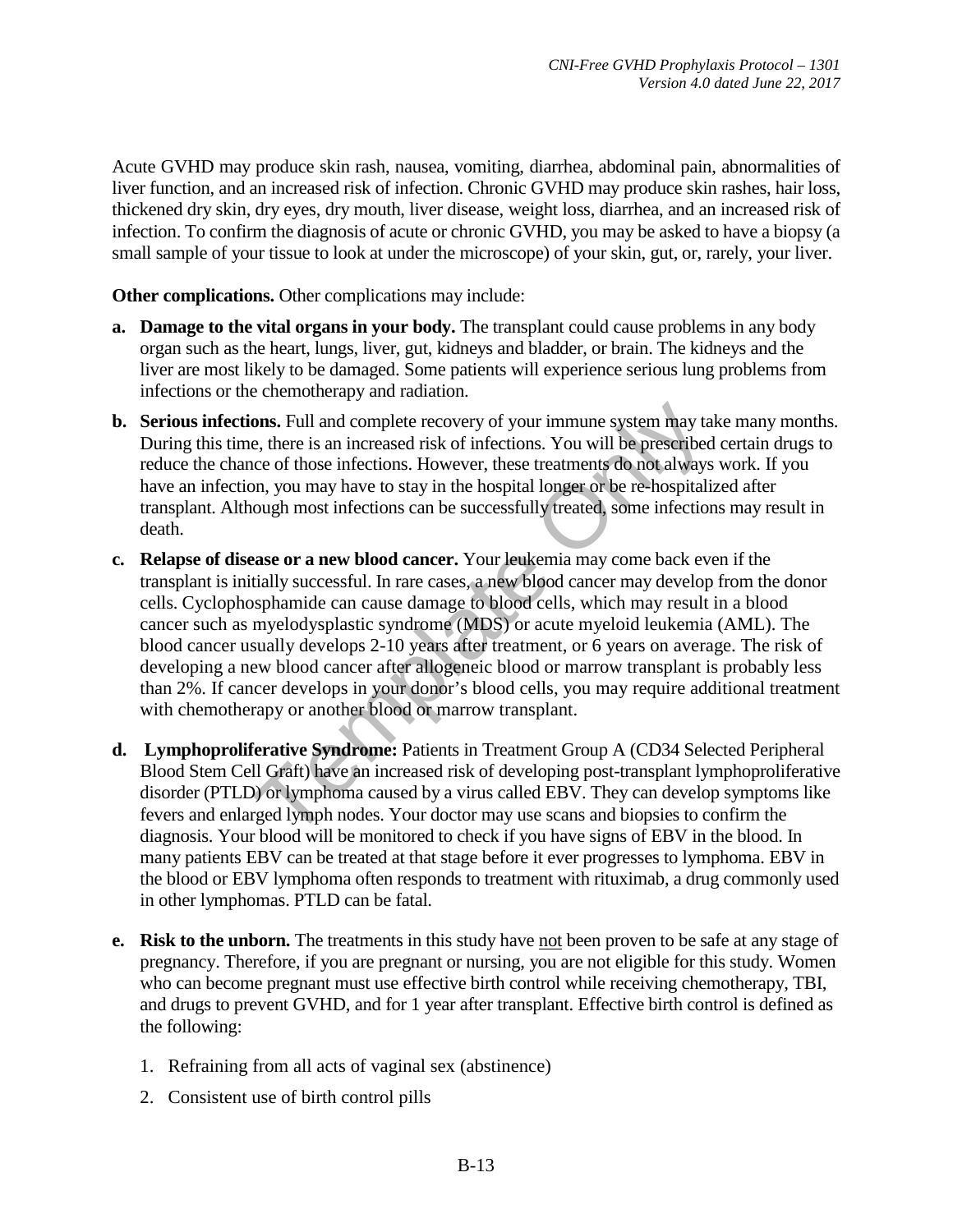- 3. Injectable birth control methods (Depo-Provera, Norplant)
- 4. Tubal sterilization or male partner who has undergone a vasectomy
- 5. Placement of an IUD (intrauterine device)
- 6. Use of a diaphragm with contraceptive jelly and/or condoms with contraceptive foam every time you have sex.

#### Reproductive Risks

The drugs used in this research study may damage your reproductive organs, affect your ability to have children or possibly cause birth defects if you take them while you are pregnant. It is important that a woman is not pregnant or breast-feeding and does not become pregnant during the course of the study.

#### **It is important that both women who can become pregnant and their male partners use birth control for 1 year after transplantation while on this study.**

The that both women who can become pregnant and their males.<br>
In that both women who can become pregnant and their males to the control for 1 year after transplantation while on this stude and an become pregnant, you will If you are a woman and can become pregnant, you will need to take a pregnancy test before you start the study. You should discuss ways to prevent pregnancy while you are in the study. Women who have gone through puberty may find that their menstrual cycle becomes irregular or stops permanently. This does not mean that you cannot become pregnant. You must still use an effective method of birth control during your transplant and continue until you are finished with your GVHD prevention treatment.

If you are a man, your body may not be able to produce sperm (become sterile). You should talk with your doctor about banking your sperm before having a transplant.

Please check with your doctor to understand more about these risks.

#### Unforeseen Risks

New risks might appear at any time during the study. These risks might be different from what is listed in this Consent Form. We will promptly tell you about new information that may affect your decision to take part in the study. We may learn new things that might make you want to stop being in the study. We will let you know if this happens and you can decide if you want to continue in the study.

#### Other Treatments or Medications

Some medicines react with each other, and it is important that you tell the study doctor or staff about any other drugs, treatments, or medicines you are taking. This includes non-prescription medications, vitamins and herbal treatments.

It is also important that you tell the study staff about any changes to these medications during your participation in the study.

For more information about risks and side effects, ask your study doctor.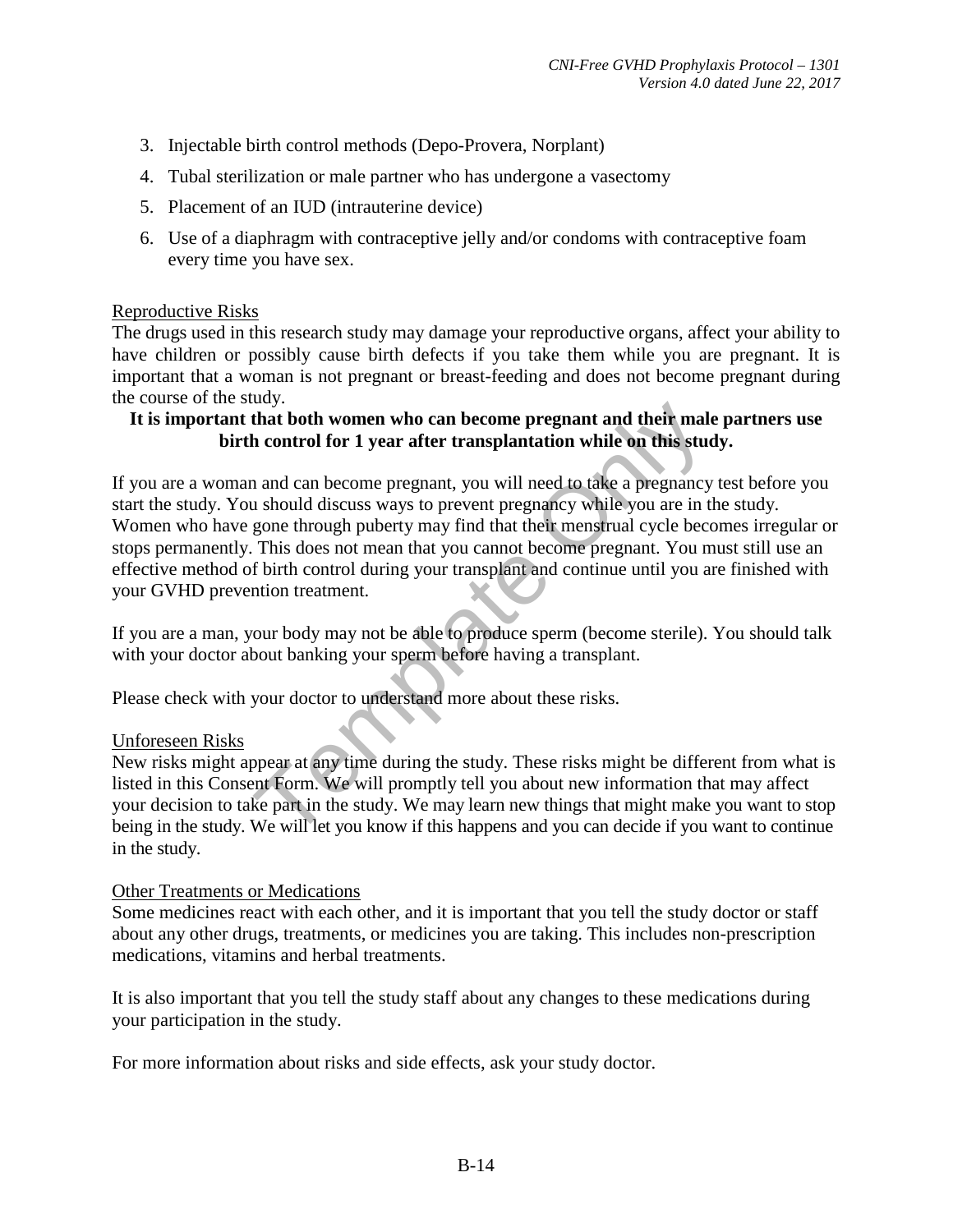# **7. Alternative Treatments**

Participation in this study is optional. If you choose not to take part, you may still receive an allogeneic transplant to treat your disease. The treatment and evaluations you would receive could be very similar to what would receive if you join this study.

Your study doctor will talk with you about your options. If you decide not to participate in this study, your medical care will not be affected in any way.

Your other choices may include:

- **Treatment with other drugs, radiation, or a combination of drugs and radiation without a** transplant.
- An allogeneic blood or marrow transplant that is not part of the study, or another type of transplant
- Participation in another clinical trial, if available (check with your doctor)
- No treatment for your blood cancer at this time
- Comfort care

eic blood or marrow transplant that is not part of the study, or<br>
in in another clinical trial, if available (check with your doctor<br>
in for your blood cancer at this time<br>
in the study of the study of the study.<br>
There of Every treatment option has benefits and risks. Talk with your doctor about your treatment choices before you decide if you will take part in this study.

# **8. Possible Benefits**

Taking part in this study may or may not make your health better. The information from this study will help doctors learn more about medications used to prevent GVHD.

# **9. New Information Available During the Study**

During this research study, the study doctors may learn about new information about the study drugs or the risks and benefits of the study. If this happens, they will tell you about the new information. The new information may mean that you can no longer participate in the study, or that you may not want to continue in the study.

If this happens, the study doctor will stop your participation in the study and will offer you all available care to suit your needs and medical conditions.

# **10. Privacy, Confidentiality and Use of Information**

Your confidentiality is one of our main concerns. We will do our best to make sure that the personal information in your medical record is kept private. However, we cannot guarantee total privacy. All your medical and demographic (such as race and ethnicity, gender and household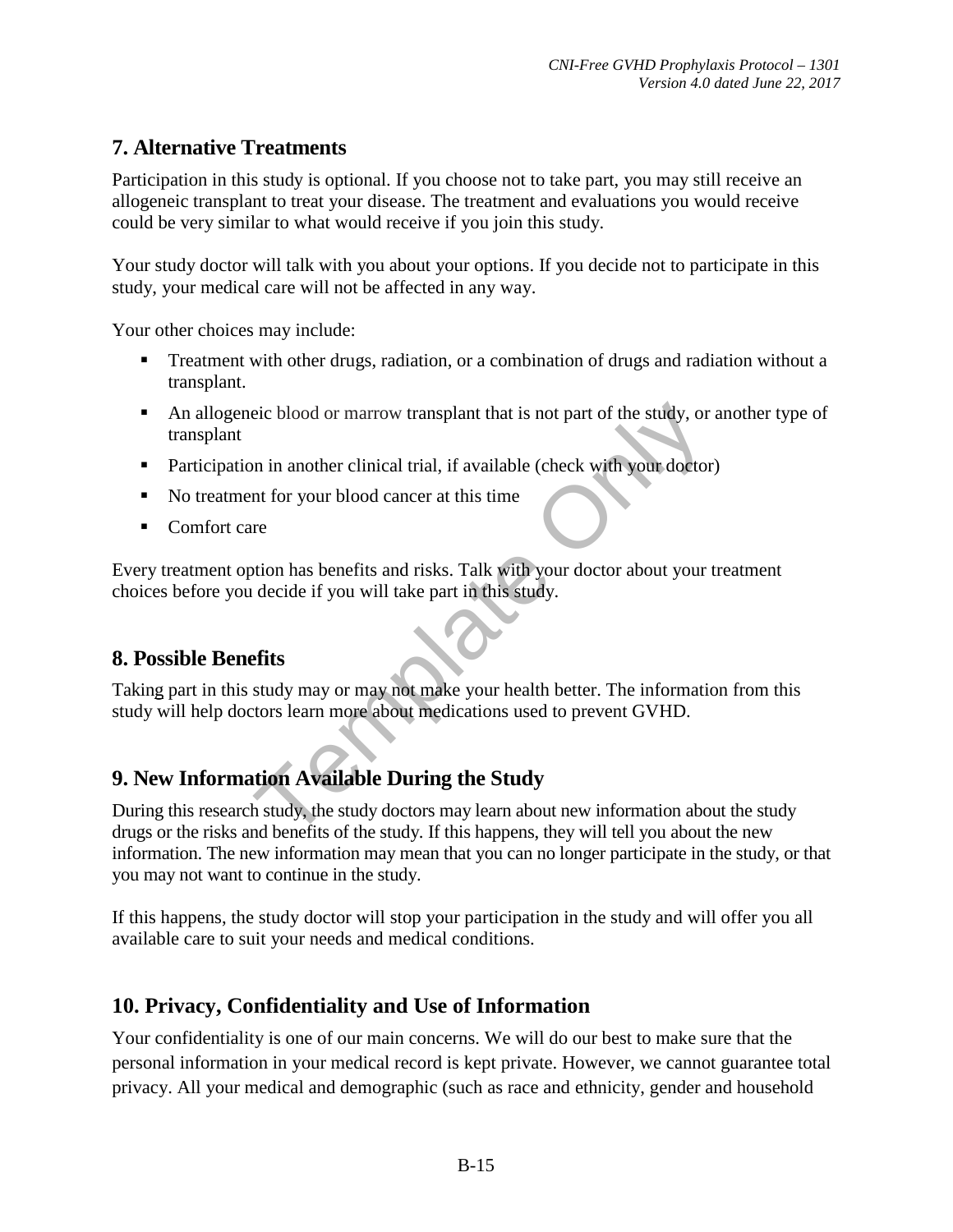income) information will be kept private and confidential. *(Name of Transplant Center)* and the organizations listed below will not disclose your participation by any means of communication to any person or organization, except by your written request, or permission, or unless required by federal, state or local laws, or regulatory agencies.

 Individuals authorized by the organizations below will have access to your research and medical information. They may use this information for inspections or audits to study the outcomes of your treatment, or for required reporting to regulatory authorities (such as the FDA for serious adverse events). In agreeing to participate, you consent to such inspections and to the copying of parts of your records, if required by these organizations.

- The National Institutes of Health (NIH), which include the National Heart, Lung, and Blood Institute (NHLBI) and the National Cancer Institute (NCI)
- The Food and Drug Administration (FDA)
- al Institutes of Health (NIH), which include the National Heart,<br>HLBI) and the National Cancer Institute (NCI)<br>nd Drug Administration (FDA)<br>and Marrow Transplant Clinical Trials Network Data and Coord<br>DCC), including the C The Blood and Marrow Transplant Clinical Trials Network Data and Coordinating Center (BMT CTN DCC), including the Center for International Blood and Marrow Transplant Research (CIBMTR), the National Marrow Donor Program (NMDP), and the EMMES Corporation.
- The BMT CTN Data and Safety Monitoring Board (DSMB)
- Miltenyi Biotec, makers of the device that removes cells that are associated with the development of GVHD (used in Treatment Group A)

We will not identify you by name in any publications or reports that come from these organizations or groups.

Information that does not include personally identifiable information about this clinical trial has been or will be submitted, at the appropriate and required time, to the government-operated clinical trial registry data bank, which contains registration, results, and other information about registered clinical trials.

This data bank can be accessed by you and the general public at [www.ClinicalTrials.gov.](https://mail.nmdp.org/owa/redir.aspx?C=b21a5a7f4e954fef8a2f6601173fc77a&URL=http%3a%2f%2fwww.ClinicalTrials.gov) Federal law requires clinical trial information for certain clinical trials to be submitted to the data bank.

#### **Genetic Information Nondiscrimination Act:**

A new federal law (2009), called the Genetic Information Nondiscrimination Act (GINA), generally makes it illegal for health insurance companies, group health plans, and employers of 15 or more persons to discriminate against you based on your genetic information. Health insurance companies and group health plans may not request your genetic information that we get from this research. This means that they must not use your genetic information when making decisions regarding insurability. Be aware that this new federal law will not protect you against genetic discrimination by companies that sell life insurance, disability insurance, or long-term care insurance.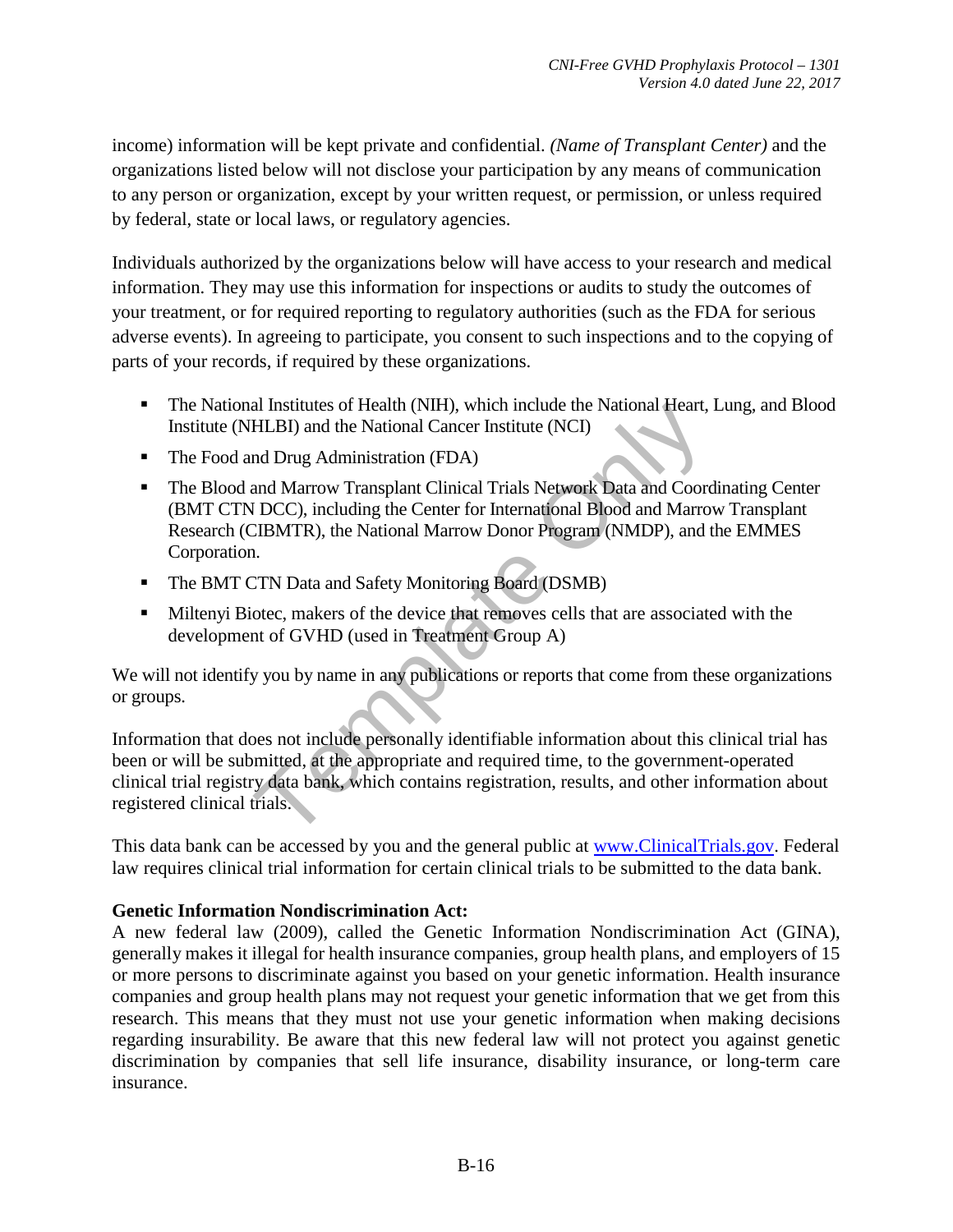# **11. Ending Your Participation**

Being in this study is voluntary. You can choose to not be in this study, or leave this study at any time. If you choose not to take part or leave this study, your regular medical care will not be affected in any way. Tell your doctor if you are thinking about stopping or decide to stop. He or she will tell you how to stop safely.

The study doctor or the study sponsor may stop the study at any time, and we may ask you to leave the study. We may ask you to leave the study if you do not follow directions or if you suffer from side effects of the treatment. If we ask you to leave the study, the reasons will be discussed with you. Possible reasons to end your participation in this study include:

- You do not meet the study requirements.
- You need a medical treatment not allowed in this study.
- The study doctor decides that it would be harmful to you to stay in the study.
- You are having serious side effects.
- You become pregnant.
- You cannot keep appointments or take study drugs as directed.
- The study is stopped for any reason.

meet the study requirements.<br>
In medical treatment not allowed in this study.<br>
Hoctor decides that it would be harmful to you to stay in the study<br>
ving serious side effects.<br>
Le pregnant.<br>
Exemplation is study after takin If you decide to leave this study after taking the study treatment, or are asked to leave by your doctor for medical reason, you will need to come back to the doctor's office for tests for your safety. Even if you leave the study, the information collected from your participation will be included in the study evaluation.

# **12. Physical Injury as a Result of Participation**

It is important that you tell your doctor, \_\_\_\_\_\_\_\_\_\_\_\_\_\_\_\_\_\_ *[investigator's name(s)]* or study staff if you feel that you have been injured because of taking part in this study. You can tell the doctor in person or call him/her at \_\_\_\_\_\_\_\_\_\_\_\_\_\_\_\_\_\_ *[telephone number]*.

You will get medical treatment if you are injured as a result of taking part in this study. You and/or your health plan will be charged for this treatment. The study will not pay for medical treatment.

In case of injury resulting from this study, you do not lose any of your legal rights to seek payment by signing this form.

# **13. Compensation or Payment**

You will not be paid for your participation in the research study. You will not get compensation or reimbursement for any extra expenses (travel, meals, etc.) you may have through your participation on this trial.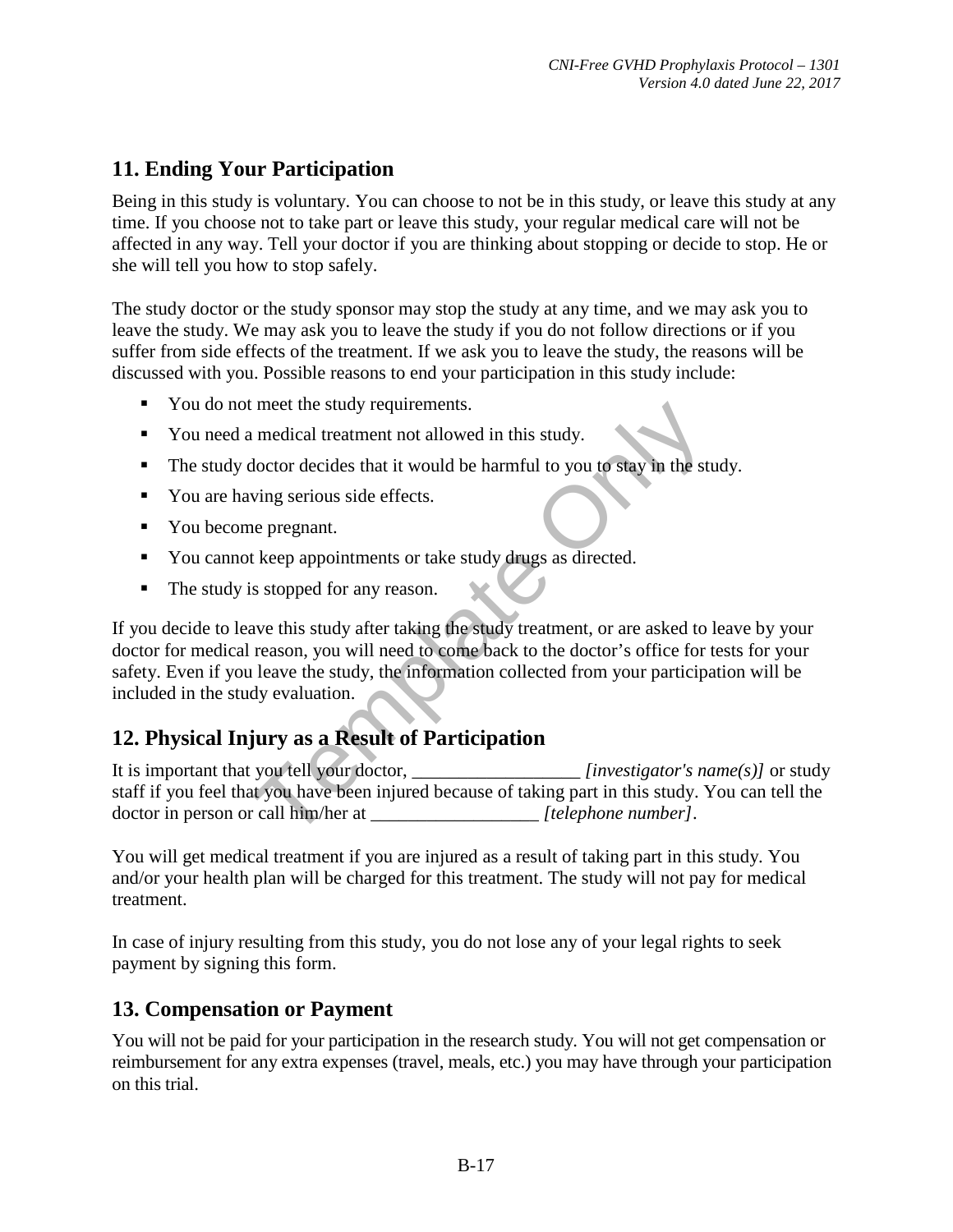# **14. Costs and Reimbursements**

Most of the visits for this research study are standard medical care for patients undergoing allogeneic transplants and will be billed to your insurance company. You and/or your health plan/insurance company will need to pay for some or all of the costs of standard treatment in this study.

You or your insurance will not be charged for optional blood samples for research on this study.

For more information on clinical trials and insurance coverage, you can visit the National Cancer Institute's Web site at [http://cancer.gov/clinicaltrials/understanding/insurance-coverage.](http://cancer.gov/clinicaltrials/understanding/insurance-coverage) You can print a copy of the "Clinical Trials and Insurance Coverage" information from this Web site. Another way to get the information is to call 1-800-4**-**CANCER (1-800-422-6237) and ask them to send you a free copy.

# **15. Ethical Review**

The ethical aspects of this research study have been reviewed and approved by [name of IRB].

# **16. For More Information**

The information is to call 1-800-4-CANCER (1-800-422-623<br>copy.<br> **Evaluation**<br> **Evaluation**<br> **Evaluation**<br> **Evaluation**<br> **Evaluation**<br> **Evaluation**<br> **Evaluation**<br> **Evaluation**<br> **Evaluation**<br> **Evaluation**<br> **Example Only 10**<br> If you need more information about this study, or if you have problems while you are participating in this study, you can contact the study doctor or his/her staff. They can be reached at the telephone numbers listed here:

[*Insert name and contact details*]

# **17. Contact Someone about Your Rights**

If you wish to speak to someone not directly involved in the study, or if you have any complaints about any aspect of the project, the way it is being conducted or any questions about your rights as a research participant, then you may contact:

[*Insert appropriate contact details*]

For questions about your rights while taking part in this study, call the \_\_\_\_\_\_\_\_\_\_*[name of center]* Institutional Review Board (a group of people who review the research to protect your rights) at \_\_\_\_\_\_\_\_\_\_\_\_\_\_\_\_\_\_ *(telephone number).*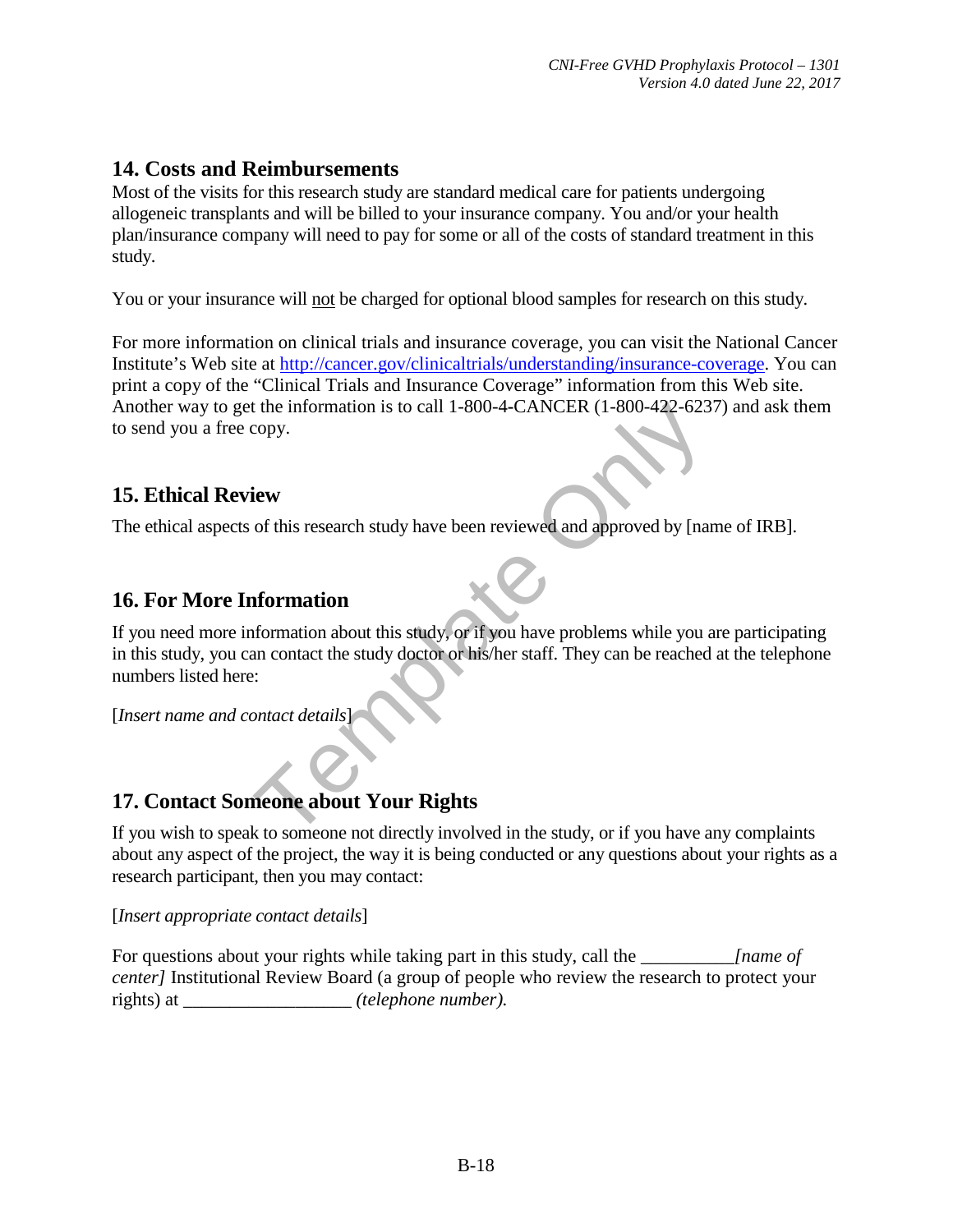# **18.** *Optional* **Blood Samples for Future Research**

**This section of the informed consent form is about optional future research studies. This research will be done using blood samples from patients who are taking part in the main study described above. You may give blood samples for these research studies if you want to. You can still be a part of the main study even if you say 'no' to giving blood samples for these research studies. You can say "yes" or "no" to giving these optional blood samples for research. Please mark your choice at the end of this section***.* 

We would like to have five (5) blood samples for future research studies. If you agree, these samples will be drawn before you begin the conditioning regimen for your transplant (2) teaspoons or 6 mL), and at 4 different times after your transplant on Days 35, 100, 180, and 365 (20 teaspoons or 86 mL at each time point). **These samples will only be collected in patients who weigh more than 30.0 kg.** Usually the blood can be drawn from a vein in your arm at the same time as other blood collections.

of the at each different point). These samples will only be conceed<br>than 30.0 kg. Usually the blood can be drawn from a vein in y<br>blood collections.<br>ted for future research purposes will be sent to the BMT CTN<br>e labeled wi The samples collected for future research purposes will be sent to the BMT CTN Repository. The samples will be labeled with unique codes that do not contain information that could identify you. A link to this code does exist. The link is stored at the Data and Coordinating Center for the Blood and Marrow Transplant Clinical Trials Network (BMT CTN DCC). The staff at the repository where your samples are being stored does not have a link to this code. Your research samples will continue to be stored at the BMT CTN Repository until they are used up for research.

The reason for collection of these samples is to perform future studies to better understand how your immune system recovers after the transplant. This will help understand why patients develop complications after transplant, including infections and graft-versus-host disease.

The research that may be done with your blood is not designed specifically to help you. It might help people who have cancer and other diseases in the future.

Reports about research done with your blood will not be given to you or your doctor. These reports will not be put in your health record. The research will not have an effect on your care.

#### **Genome-Wide Association Studies:**

DNA from your stored blood samples might be used in genome-wide association (GWA) studies for a future project either done or supported by the National Institutes of Health (NIH). Genomewide association studies are a way for scientists to find genes that have a role in human disease or treatment. Each study can look at hundreds of thousands of genetic changes at the same time.

If your coded samples are used in such a study, the researcher is required to add your test results and sample information into a shared, public research database. This public database is called the NIH Genotype and Phenotype Database and it is managed by the National Center for Biotechnology Information (NCBI). The NCBI will never have any information that would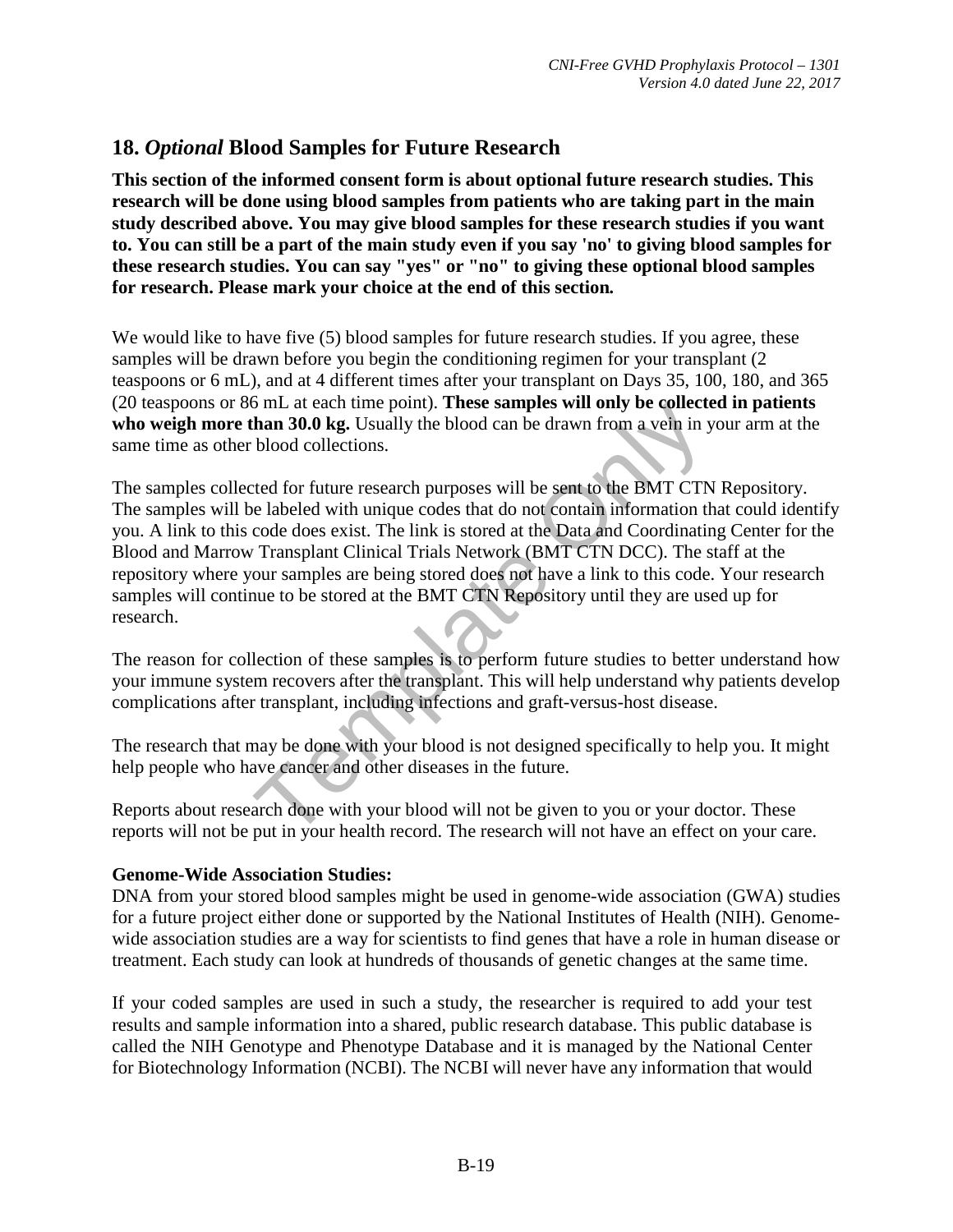identify you, or link you to your information or research samples, although the results of genetic studies could theoretically include identifying information about you.

#### **Things to Think About:**

The choice to let us have blood samples for future research is up to you. No matter what you decide to do, it will not affect your care.

If you decide now that your blood can be kept for future research, you can change your mind at any time. Just contact your study doctor and let him or her know that you do not want us to use your blood sample. Then any blood that remains will no longer be used for research.

In the future, people who do research on these blood samples may need to know more about your health. While the study doctor or others involved in running this study may give the researchers reports about your health, it will not give them your name, address, phone number, or any other information that will let the researchers know who you are.

Your blood will be used only for research and will not be sold. The research done with your blood may help to develop new products in the future.

#### **Benefits:**

The health, it will not give them your name, address, phone number<br>health, it will not give them your name, address, phone number<br>if let the researchers know who you are.<br>we used only for research and will not be sold. The The benefits of research using blood include learning more about how your body's immune system recovers after a transplant, as well as why certain complications like graft-versus-host disease or infections develop.

#### **Risks:**

There is a small risk of an infection or fainting from the blood draw.

The greatest risk to you is the release of information from your health records. We will do our best to make sure that your personal information will be kept private. The chance that this information will be given to someone else is very small.

#### **Making Your Choice:**

Please read each sentence below and think about your choice. After reading each sentence, please indicate your choice below. If you have any questions, please talk to your doctor or nurse, or call our research review board at  $\qquad \qquad$ 

No matter what you decide to do, it will not affect your care.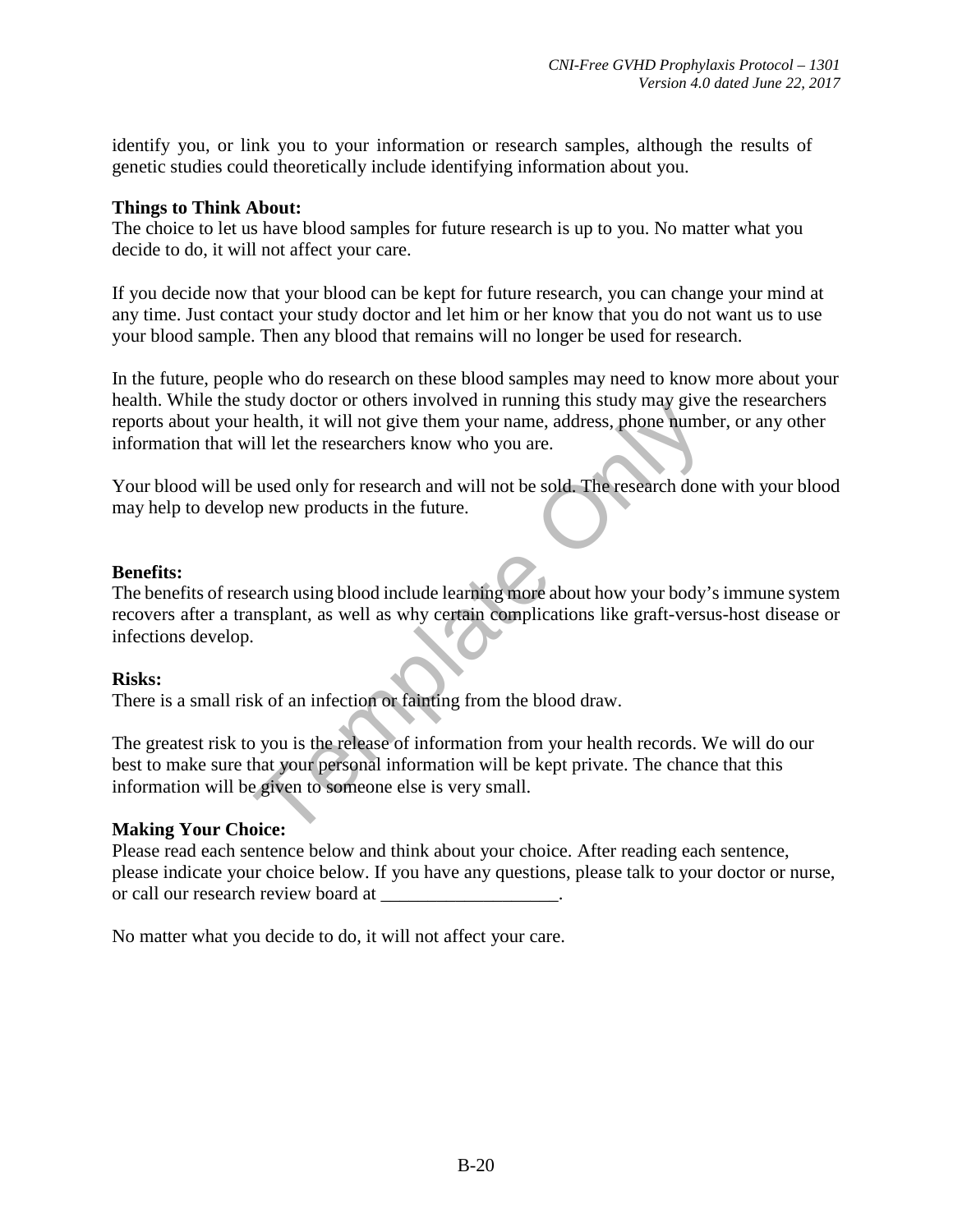#### **Statement of Consent**

The purpose of storing blood samples, the procedures involved, and the risks and benefits have been explained to me. I have asked all the questions I have at this time and I have been told whom to contact if I have more questions. I have been told that I will be given a signed copy of this consent form to keep.

I understand that I do not have to allow the use of my blood for research. If I decide to not let you store research samples now or in the future, it will not affect my medical care in any way.

I voluntarily agree that blood samples may be collected and that my blood and related information can be stored indefinitely by the BMT CTN Repository for research on how my body's immune system recovers after the transplant.

 $\Box$  I do agree to give optional blood samples for future research.

 $\Box$  I do not agree to give optional blood samples for future research.

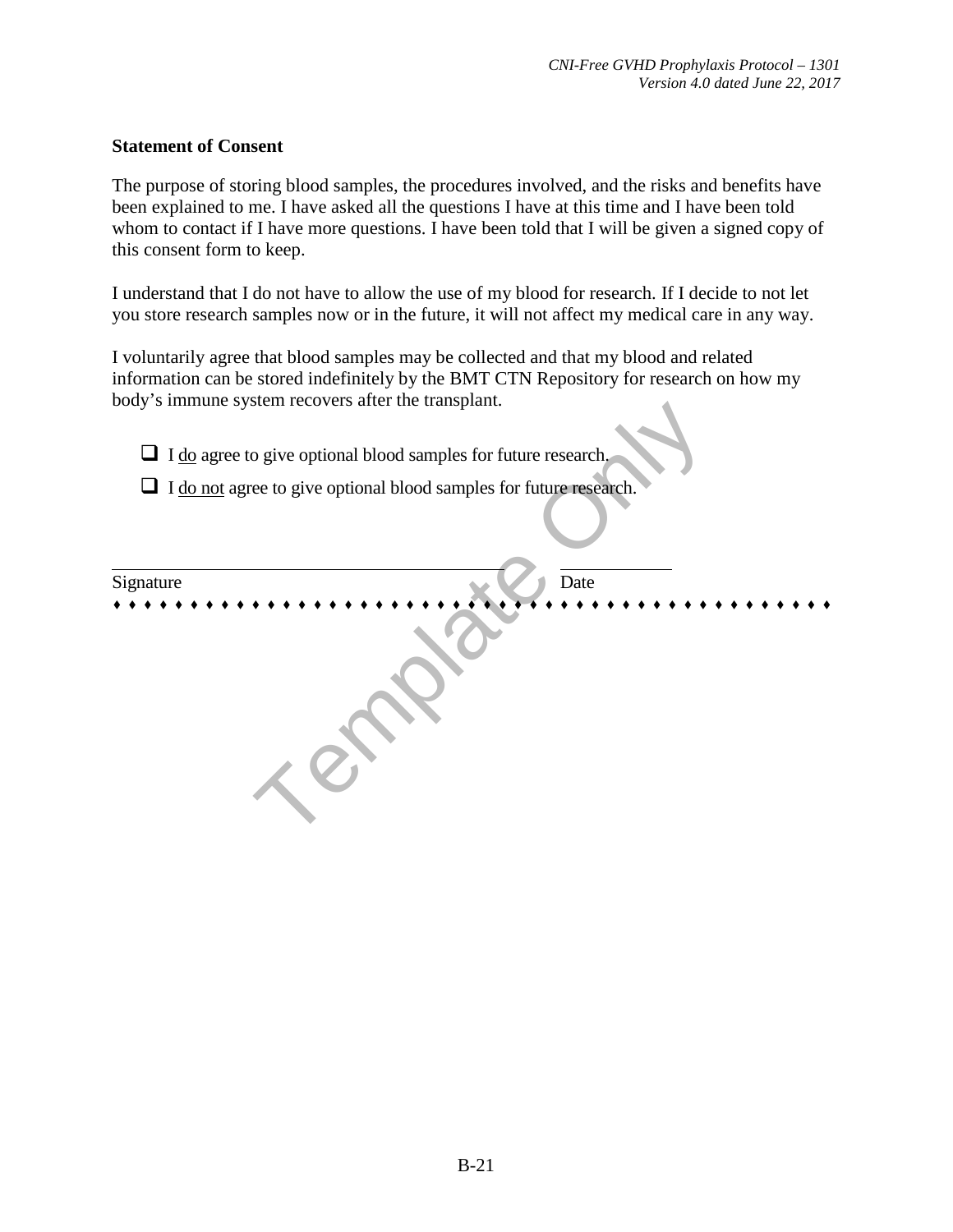#### **Health Insurance Portability and Accountability Act 1 (HIPAA[3](#page-21-0)) Authorization to use and disclose individual health information for research purposes**

#### A. **Purpose**:

As a research participant, I authorize the Principal Investigators and the researcher's staff to use and disclose my individual health information for the purpose of conducting the research study:

A Randomized, Multi-Center, Phase III Trial of Calcineurin Inhibitor-Free Interventions for Prevention of Graft-versus-Host Disease

#### B. **Individual Health Information to be Used or Disclosed**:

My individual health information that may be used or disclosed to do this research includes:

- Demographic information (for example: date of birth, sex, weight)
- Medical history (for example: diagnosis, complications with prior treatment).
- Findings from physical exams.
- Laboratory test results obtained at the time of work up and after transplant (for example: blood tests, biopsy results).

#### C. **Parties Who May Disclose My Individual Health Information**:

The researcher and the researcher's staff may collect my individual health information from: [*List hospitals, clinics or providers from which health care information can be requested*].

#### D. **Parties Who May Receive or Use My Individual Health Information**:

inc information (for example: date of birth, sex, weight)<br>story (for example: diagnosis, complications with prior treatmom<br>physical exams<br>test results obtained at the time of work up and after transplar<br>biopsy results)<br>**Aa** The individual health information disclosed by parties listed in item c and information disclosed by me during the course of the research may be received and used by the following parties:

Study Sponsors

- National Heart, Lung, and Blood Institute (NHLBI) and the National Cancer Institute (NCI), both of the National Institutes of Health (NIH)
- **Blood and Marrow Transplant Clinical Trials Network Data and Coordinating Center** (BMT CTN DCC) , including the Center for International Blood and Marrow Transplant Research (CIBMTR), the National Marrow Donor Program (NMDP), and the EMMES Corporation.
- BMT CTN 1301 Co-Principal Investigators: Dr. Leo Luznik, Dr. Marcelo Pasquini, and Dr. Miguel Angel Perales.

#### **Other Organizations**

 $\overline{a}$ 

<span id="page-21-0"></span><sup>&</sup>lt;sup>3</sup> HIPAA is the Health Insurance Portability and Accountability Act of 1996, a federal law related to privacy of health information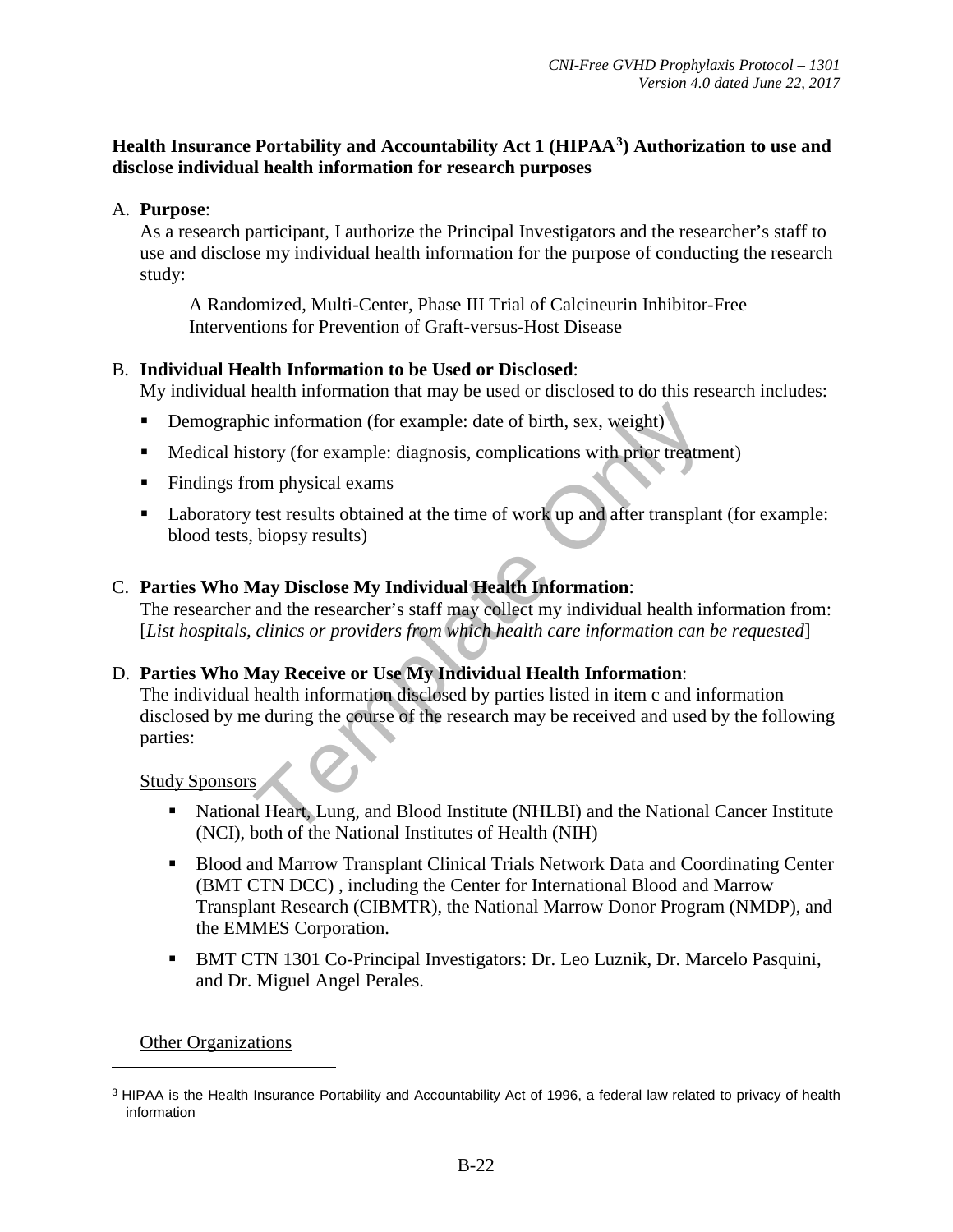- U.S. government agencies that are responsible for overseeing research such as the Food and Drug Administration (FDA) and the Office of Human Research Protections (OHRP)
- U.S. government agencies that are responsible for overseeing public health concerns such as the Centers for Disease Control (CDC) and federal, state and local health departments
- Miltenyi Biotec, makers of the device that removes cells that are associated with the development of GVHD (used in Treatment Group A)

#### E. **Right to Refuse to Sign this Authorization**:

I do not have to sign this Authorization. If I decide not to sign the Authorization, I will not be allowed to participate in this study or receive any treatment related to research that is provided through the study.

My decision not to sign this authorization will not affect any other treatment, payment, or enrollment in health plans or eligibility for benefits.

#### F. **Right to Revoke**:

I can change my mind and withdraw this authorization at any time by sending a written notice to the Principal Investigator to inform the researcher of my decision.

Example In this state of receiver any detailed the study.<br>
The study,<br>
to to sign this authorization will not affect any other treatment,<br>
health plans or eligibility for benefits.<br> **Ke:**<br>
We mind and withdraw this authori If I withdraw this authorization, the researcher may only use and disclose the protected health information already collected for this research study. No further health information about me will be collected by or disclosed to the researcher for this study.

#### G. **Potential for Re-disclosure**:

My individual health information disclosed under this authorization may be subject to redisclosure outside the research study and no longer protected.

Examples include potential disclosures for law enforcement purposes, mandated reporting or abuse or neglect, judicial proceedings, health oversight activities and public health measures.

#### H. **This authorization does not have an expiration date.**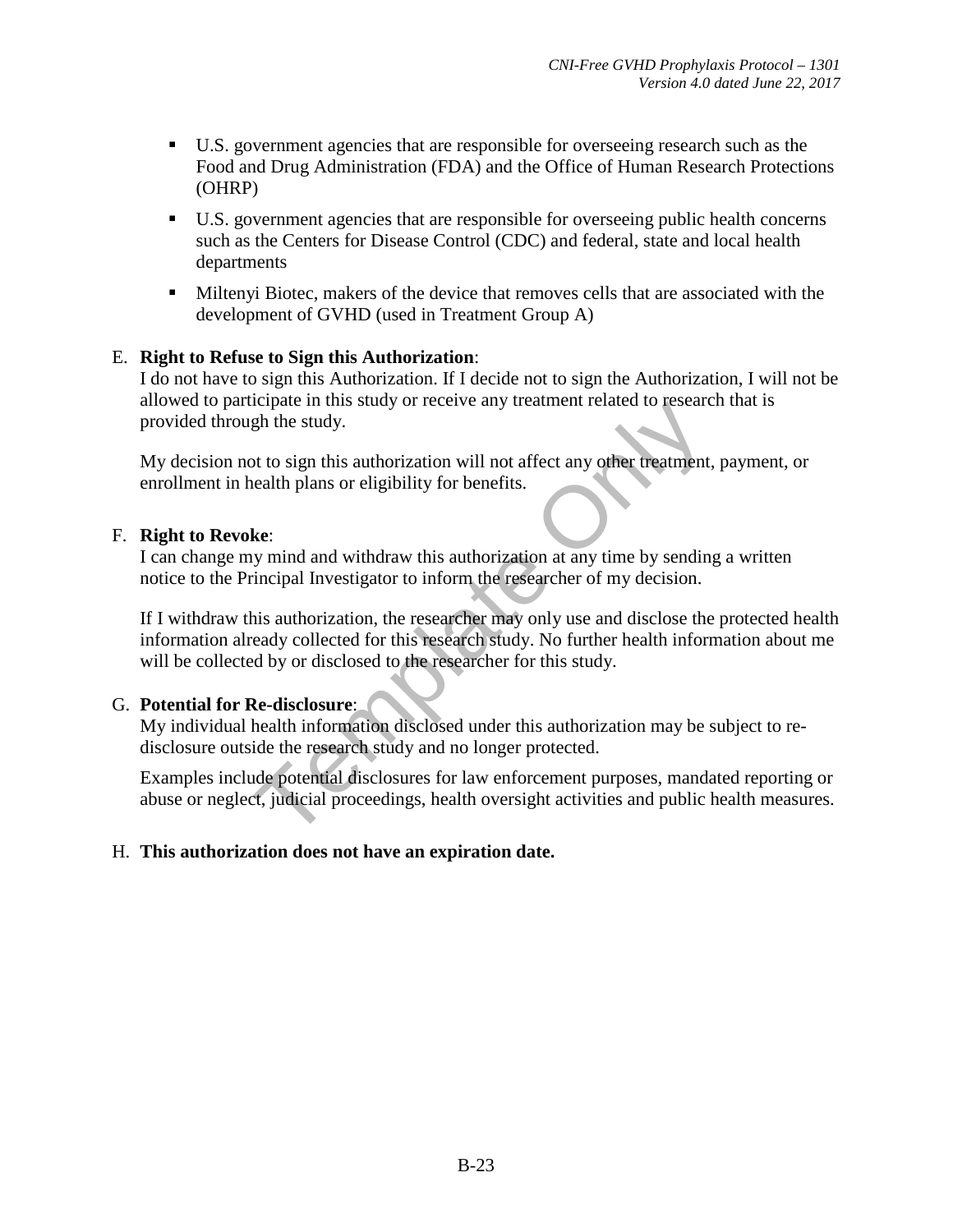I have read and understood this Consent Form. The nature and purpose of the research study has been explained to me.

- I have had the chance to ask questions, and understand the answers I have been given. I understand that I may ask questions at any time during the study.
- I freely agree to be a participant in the study.
- I understand that I may not directly benefit from taking part in the study.
- I understand that, while information gained during the study may be published, I will not be identified and my personal results will stay confidential.
- I have had the chance to discuss my participation in this research study with a family member or friend.
- I understand that I can leave this study at any time, and doing so will not affect my current care or prevent me from receiving future treatment.
- I understand that I will be given a copy of this signed consent form.

| ■                | current care or prevent me from receiving future treatment.                              | I understand that I can leave this study at any time, and doing so will not affe |
|------------------|------------------------------------------------------------------------------------------|----------------------------------------------------------------------------------|
| п                | I understand that I will be given a copy of this signed consent form.                    |                                                                                  |
|                  |                                                                                          |                                                                                  |
| Participant Name |                                                                                          | Date                                                                             |
| Signature        |                                                                                          | Date                                                                             |
|                  | If you are not the subject, please print your name<br>and indicate one of the following: |                                                                                  |
|                  | The subject's parent<br>A surrogate<br>A proxy                                           | The subject's guardian<br>A durable power of attorney<br>Other, please explain:  |
|                  | Legally Authorized Representative Signature                                              | Date                                                                             |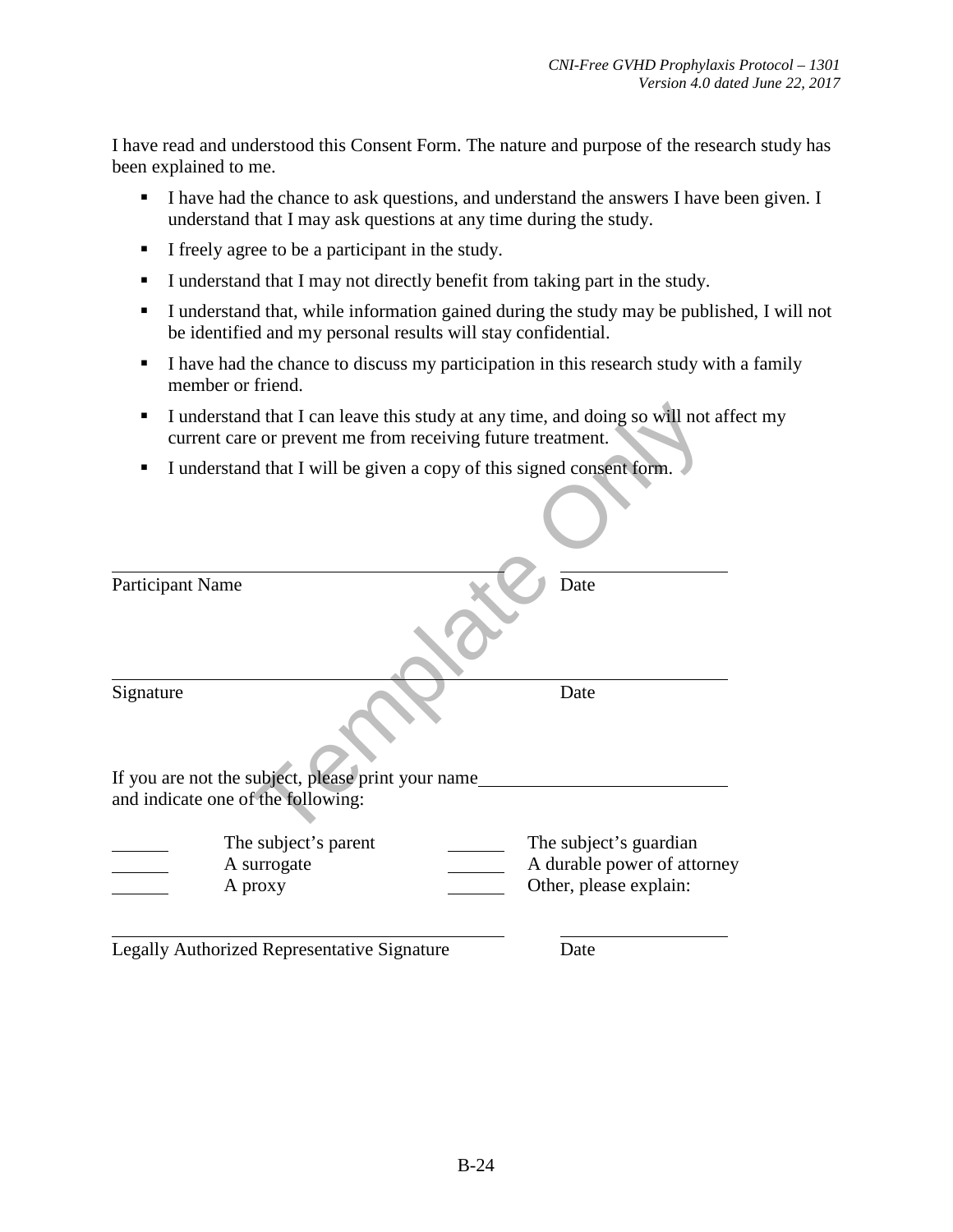I certify that I have provided a verbal explanation of the details of the research study, including the procedures and risks. I believe the participant has understood the information provided.

| Name of Counseling Physician      | Date |
|-----------------------------------|------|
|                                   |      |
| Signature of Counseling Physician | Date |
|                                   |      |
|                                   |      |
|                                   |      |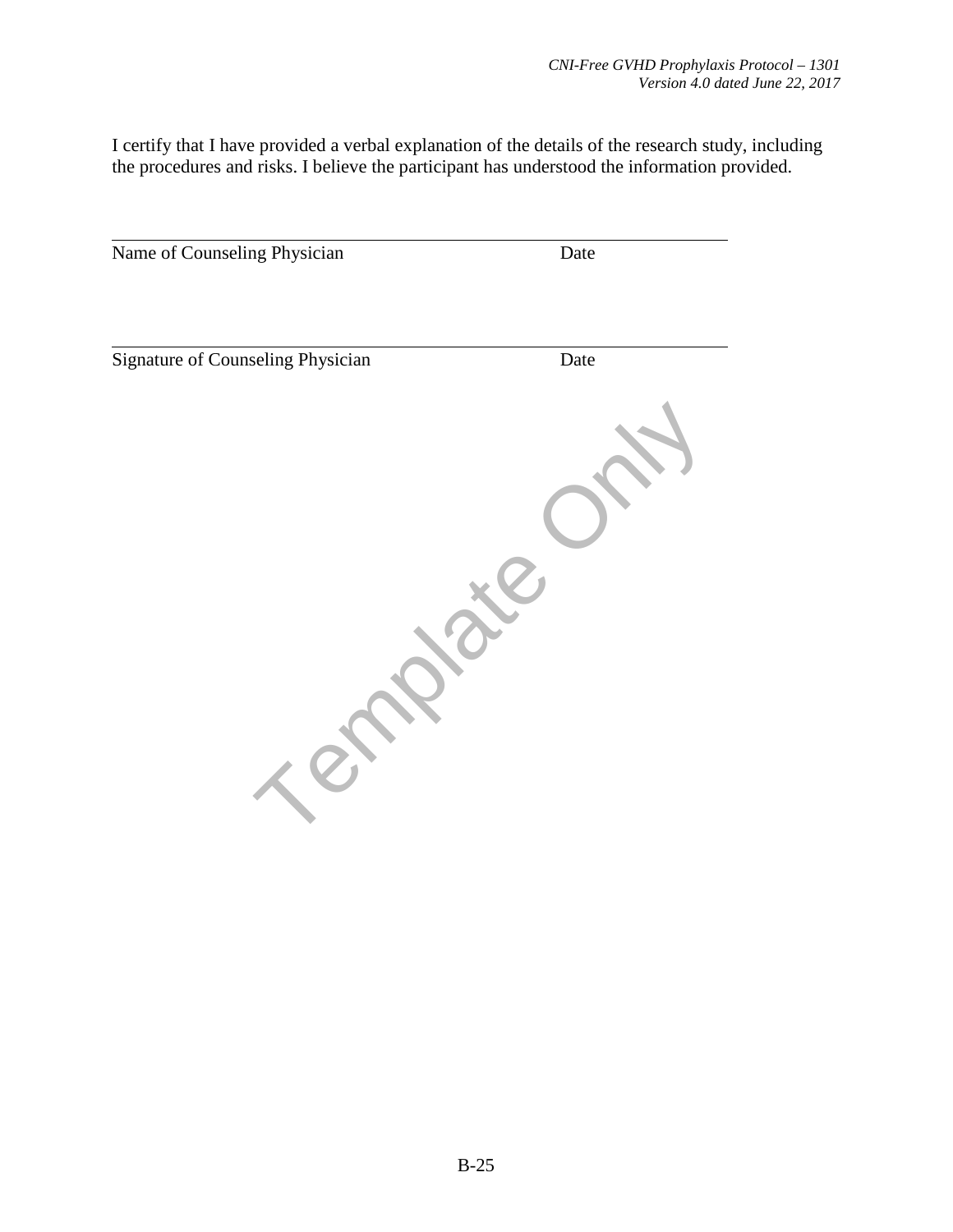#### **CONSENT AND ASSENT INSTRUCTIONS**

**CONSENT**: Subjects 18 years and older must sign on the Subject Signature line below. For subjects under 8 years old, consent is provided by the Legally Authorized Representative.

**ASSENT**: Is required for subjects ages 7 to 17, using the Assent Section on the following page.

I have been informed about this study's purpose, procedures, possible benefits and risks. I have been given the chance to ask questions. My questions have all been answered satisfactorily. I understand that I can ask other questions at any time.

By signing this consent form, I have not given up any of the legal rights that I (my child) otherwise would have as a subject in a research study.

| I voluntarily agree to take part, or to allow my child to take part, in this study.                                                     |      |
|-----------------------------------------------------------------------------------------------------------------------------------------|------|
| By signing this consent form, I have not given up any of the legal rights the<br>otherwise would have as a subject in a research study. |      |
| Subject's Signature                                                                                                                     | Date |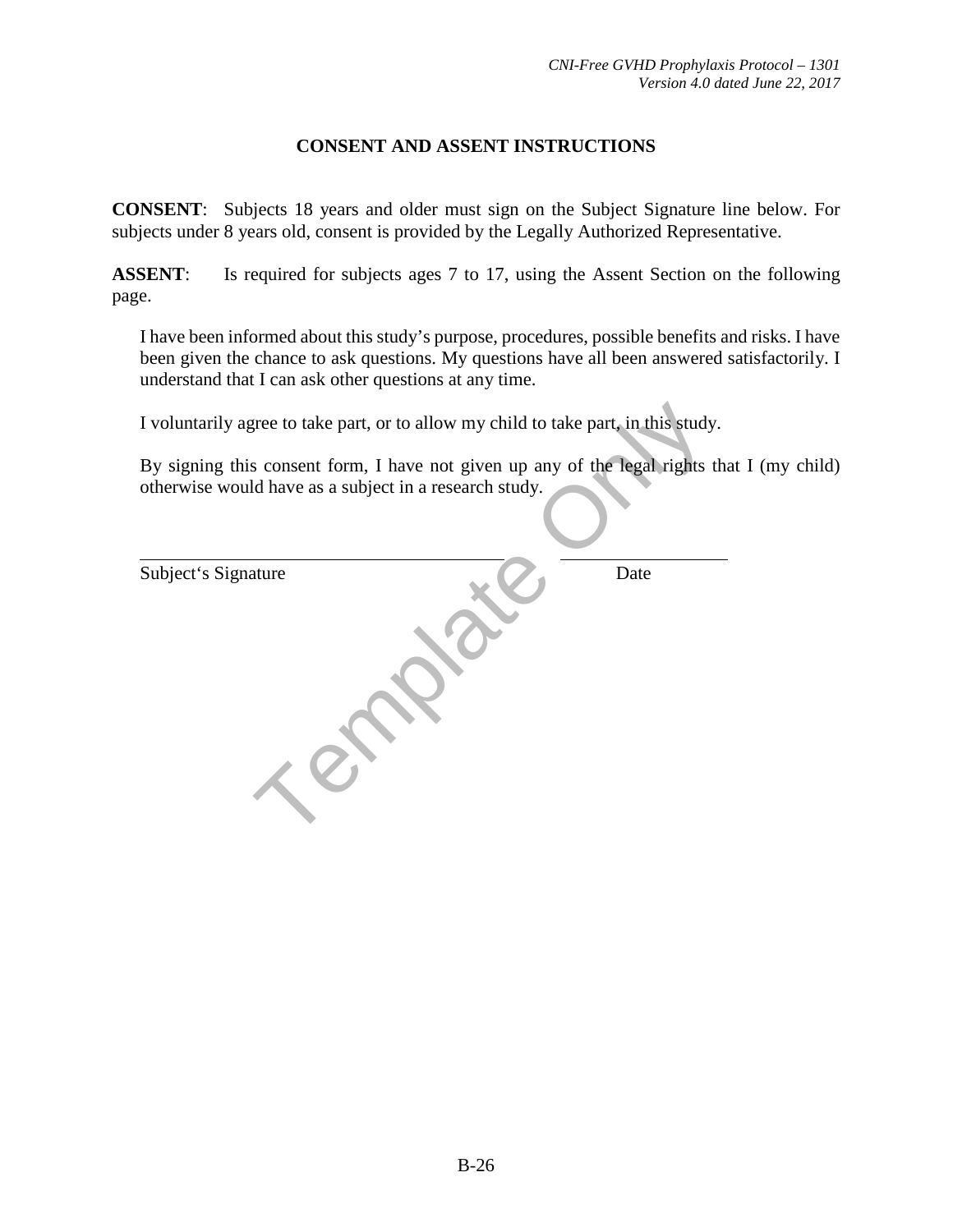#### **Pediatric Assent to Participate in Research**

#### **For Children Ages 7 to 17 years old**

**Study Title:** A Randomized, Multi-Center, Phase III Trial of Calcineurin Inhibitor-Free Interventions for Prevention of Graft-versus Host-Disease

**Protocol:** BMT CTN # 1301

#### • **Why am I here?**

We are inviting you to join our study because you will receive a stem cell transplant to treat your disease. A transplant uses blood-making cells from another person (donor) to replace your cells that are not healthy. A donor is the name for a person who gives some of their blood-making cells for a transplant.

#### • **Why are you doing the study?**

In this study<br>
The access the manner person who gives some of their blow. A donor is the name for a person who gives some of their blow<br>
doing the study?<br>
three different ways (types) to do a transplant to learn if any o<br> We are comparing three different ways (types) to do a transplant to learn if any of them are better. Sometimes the donor cells cause a problem called graft versus host disease (GVHD). GVHD happens when the donor cells attack your body. One way to avoid this problem is to give medications, other ways include removing the donor cells that can attack your body before injecting them to you or killing them after they are injecting in you. These are the three types of transplant that are being compared in this study.

#### • **What will happen to me?**

If you participate in this study you will receive one of the transplant types which will be chosen by chance, like a flip of a coin.

Before your transplant, your will have check-ups with your doctors. Then, you will get a small tube put in your chest in the operating room (you will be asleep for this). The small tube makes it easier for you to get your medications. It will also make it easier and less painful for drawing blood for tests.

You will receive medicines that will help the cells from your donor grow in your body. These medicines might make you feel sick. You might throw up, lose your hair, or get sores in your mouth.

After you are done taking the medicines, you will get cells from your donor. This is your transplant. Your donor can be your sister or brother (related to you) or someone you don't know (unrelated to you). You new cells will come from your donor's bone marrow. The cells will make new and healthy cells in your body.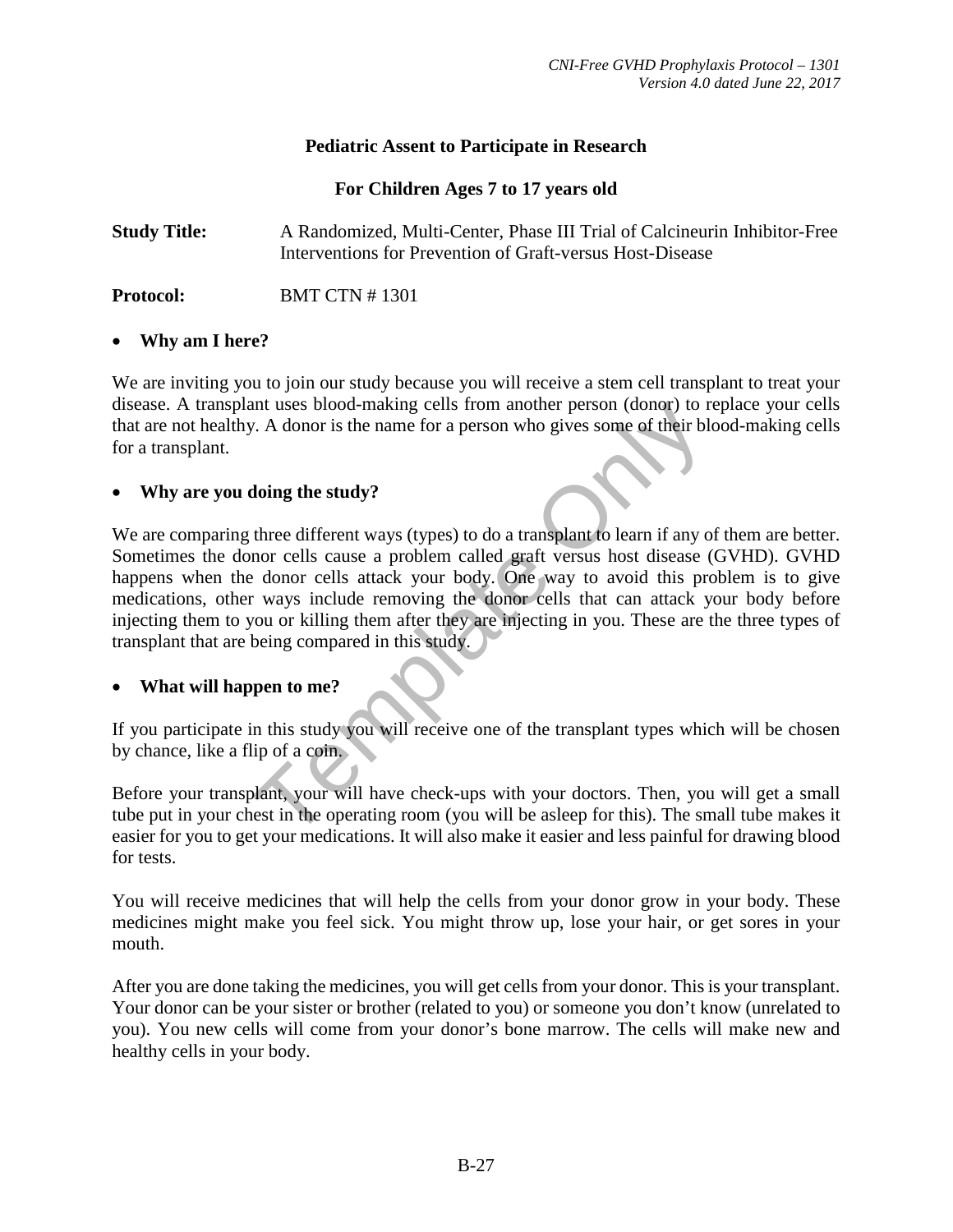You will stay in the hospital for several days before your transplant and for about 4 weeks after your transplant. After you go home, you will need to go back to see your doctor often.

It is possible that your disease will come back after the transplant. If this happens, your doctor will find another way to treat you.

#### • **Will it Hurt?**

For your transplant, we will put a small tube in your chest. It might hurt a little and you might bleed a little. You will need blood drawings sometimes from your arm, which also might hurt a little. Your doctor and nurses will make sure you feel as little pain as possible.

#### • **Will the Study help me?**

We don't know if the study will help you or not.

#### • **What if I have questions?**

The study will help you or not.<br>
e questions?<br>
uestion that you have about the study. If you forget to ask a quall me [*insert office number*]. You can also ask your question<br>
e in the study?<br>
e in the study?<br>
on this pag You can ask any question that you have about the study. If you forget to ask a question and think of it later, you can call me [*insert office number*]. You can also ask your question the next time you see me.

#### • **Do I have to be in the study?**

Writing your name on this page means that you agree to be in the study and know what will happen to you. If you decide to quit the study, all you have to do is tell your doctor.

You and your parent or guardian will get a copy of this form after you sign it.

 $\overline{a}$ Signature of Child Date Date Age (years)

 $\overline{a}$ Print Name of Child

 $\overline{a}$ 

Certification of Counseling Healthcare Professional: I certify that the nature and purpose, the potential benefits, and possible risks associated with participation in this study have been explained to the above individual and that any questions about this information have been answered.

Counseling Healthcare Professional Date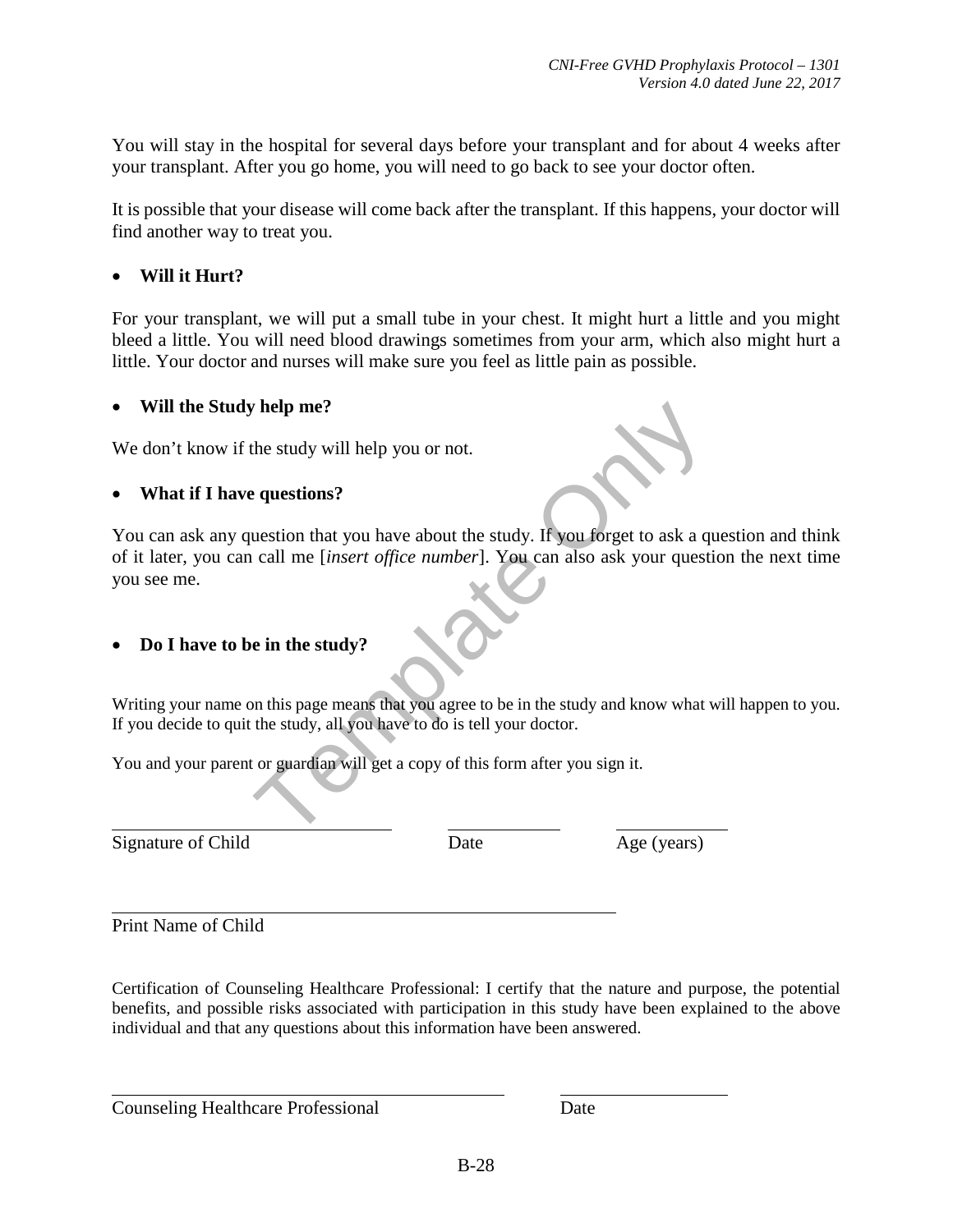# **APPENDIX B-2**

# APPENDIX B-2<br>RELATED DONOR INFORMED CONSENT **RELATED DONOR INFORMED CONSENT**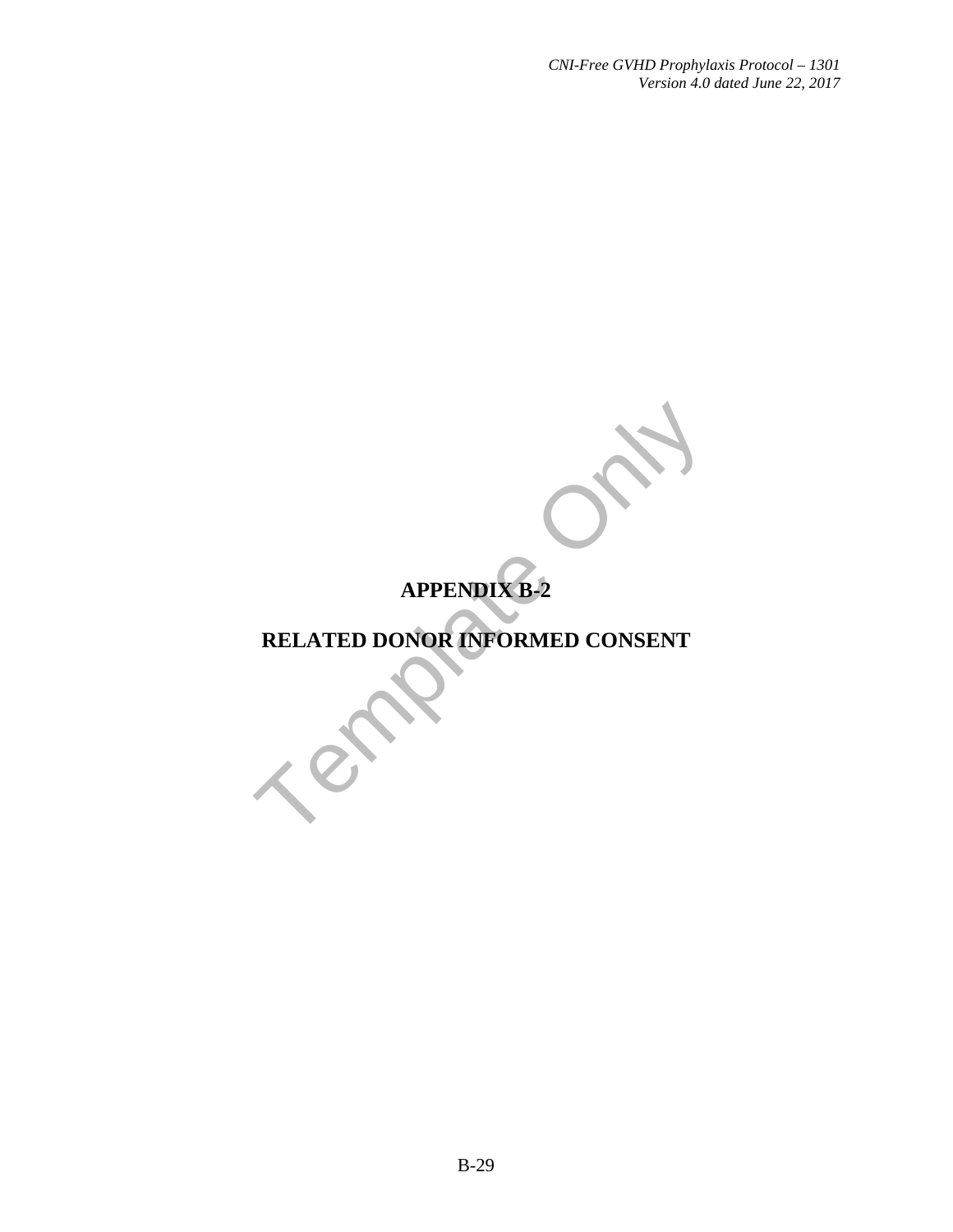

# **Related Donor Informed Consent to Participate in Research**

This is an informed consent document for a research study that your family member is participating in. This document will inform you about the details of this study, which will involve manipulation of your donated cells before they are given to your family member.

will inform you about the details of this study, which will involls before they are given to your family member.<br>
ber has a blood cancer and will be treated with a stem cell tre goal of this study is to compare 2 different Your family member has a blood cancer and will be treated with a stem cell transplant under a research study. The goal of this study is to compare 2 different combinations of treatment plans to a standard transplant procedure. The objective is to see whether one or both of these treatment plans are better at reducing the occurrence of chronic graft versus host disease (GVHD), a lifethreatening complication of transplant. The treatment plan that your family member was randomized to requires manipulation of your cells through a device that removes certain types of cells that can cause this complication.

This informed consent document will explain important information about the study. There is no additional requirement from you beyond the procedure of stem cell collection to which you have already agreed. The cells you donate will be manipulated using a cell selection system that is part of the research study. Therefore, you need to be informed about this process and consent that your cells can be manipulated according to the procedures in the study. It is important to know that:

- You will not be paid to be in this study.
- You, your medical insurance company, or the patient's medical insurance company will pay for all medical bills for your treatment and the cell manipulation procedure.

Before you decide on consenting and signing this document, please read the information below. Feel free to ask questions to understand your rights. The consent process is voluntary and will not interfere with your donation and the recipient's transplant.

#### **1. Title of Research Study**

A Randomized, Multi-Center, Phase III Trial of Calcineurin Inhibitor-Free Interventions for Prevention of Graft-versus-Host Disease

- **2. Principal Investigator Contact Information at your Institution**  Name/Title/Phone number/
- **3. Contact information for emergencies after hours or on weekends or holidays:** Name/Phone number/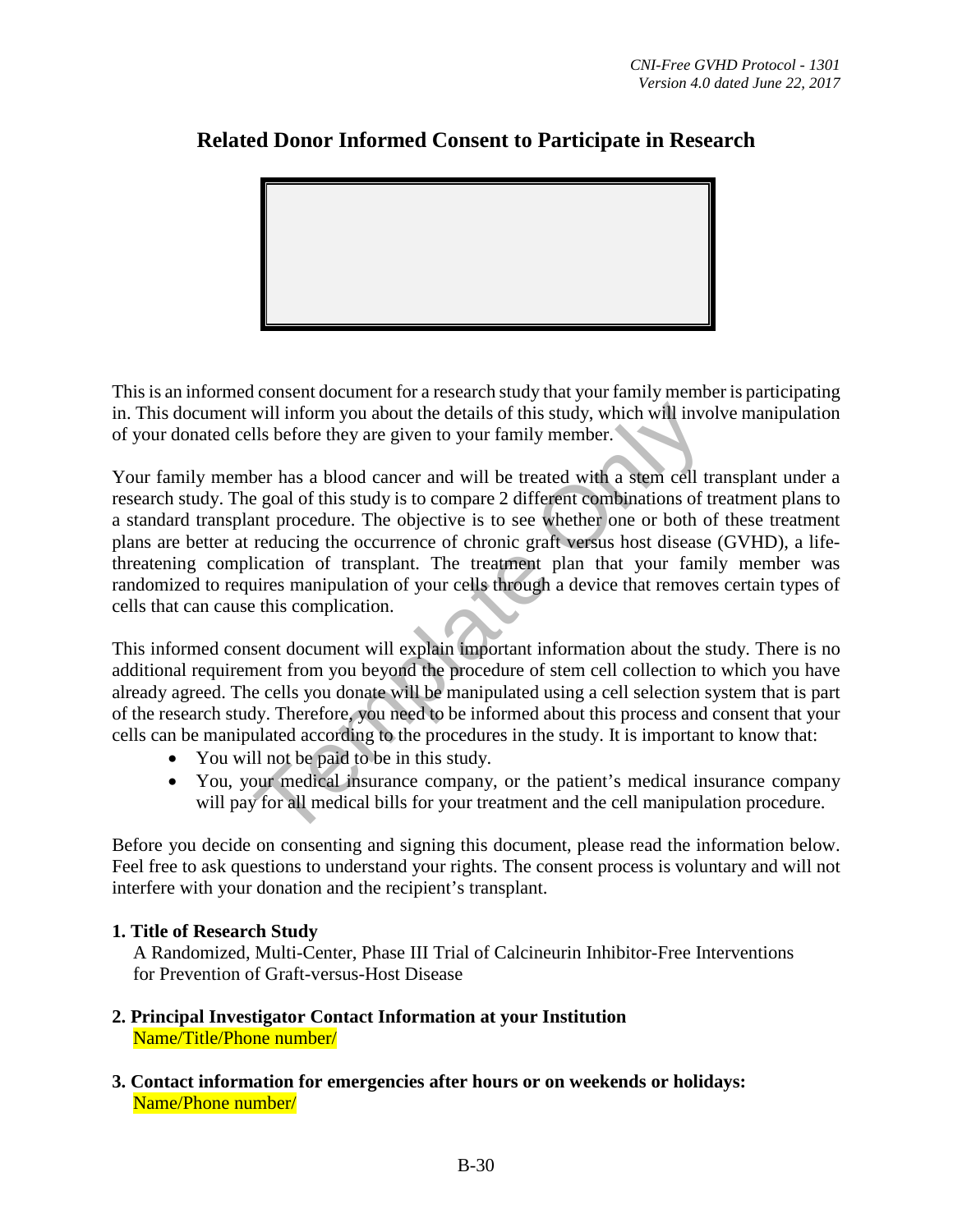#### **4. Sponsors and Source of Funding or Other Material Support**

The National Institutes of Health (NIH), through the Blood and Marrow Transplant Clinical Trials Network (BMT CTN), are providing staff support and money for this research study. The BMT CTN and the NIH will make decisions about how to manage the study. Miltenyi Biotec, a company that produces the cell selection system used to process the stem cells before giving them to patients, is also a contributor to this study and they are providing supplies and money. This research study is also registered with the US Food and Drug Administration (FDA) which is overseeing the investigational device that is part of the cell selection system that will be used to remove T cells from your stem cell donation, called stem cell manipulation, prior to transplantation.

#### **5. What will be different for you as a donor of peripheral blood stem cells if you choose to participate in this study?**

Participation in this study by signing this document will not change any aspect of the stem cell donation that you have agreed to already. By signing this document, you acknowledge that your family member is participating in a research study and that you consent that the cells you donate can be manipulated in an investigational device.

#### **6. What is the purpose of this study?**

The purpose of this study is to compare two different combinations of treatment plans to a standard transplant procedure in order to see whether one or both of them are better at reducing the occurrence and severity of chronic GVHD. The research portion of this study involves manipulation of your stem cell product by removing T-cells, which cause chronic GVHD.

#### **7. What will be done if you take part in this research study?**

This study?<br>
this study?<br>
this study by signing this document will not change any aspeculated in an investigational device.<br> **Example 18 is allow to the analytic System Constant Example 10** that the<br>
the did in an investig By signing this document, you consent that, after your donation, your cells will be manipulated by removing certain cells that can cause chronic GVHD in the recipient. The manipulation is performed by the investigational device. The way that you donate stem cells will not be changed with your participation in the study.

#### **T-Cell Depletion (CD34+ Selection)**

The blood cells collected from you as part of the donation process will have large numbers of T cells, along with other cells, including your blood stem cells. The process of removing these T cells is called T-cell depletion and there are several ways that this can be done. In this study, they are being removed through a process called negative selection. The device used to do this is called CliniMACS and is produced by Miltenyi Biotec. The procedure involves labeling the stem cells, also called CD34+ cells, with an antibody attached to a magnetic substance. The CliniMACS tubing set has columns that will bind only the CD34+ cells allowing all the other cells, including the T cells, to pass through. After the selection is done, the stem cell product will have mainly CD34+ cells, or stem cells, and will be depleted of T cells. The CliniMACS device has been extensively used in transplantation and has been proven to be safe. However, it remains an investigational device. This means it is not yet approved by the FDA for routine use. The FDA has granted approval for the use of this device and the CD34 reagent in this study and the study investigators are required to tell the FDA all information related to what happens with study participants. The CliniMACS CD34 Reagent System was approved as a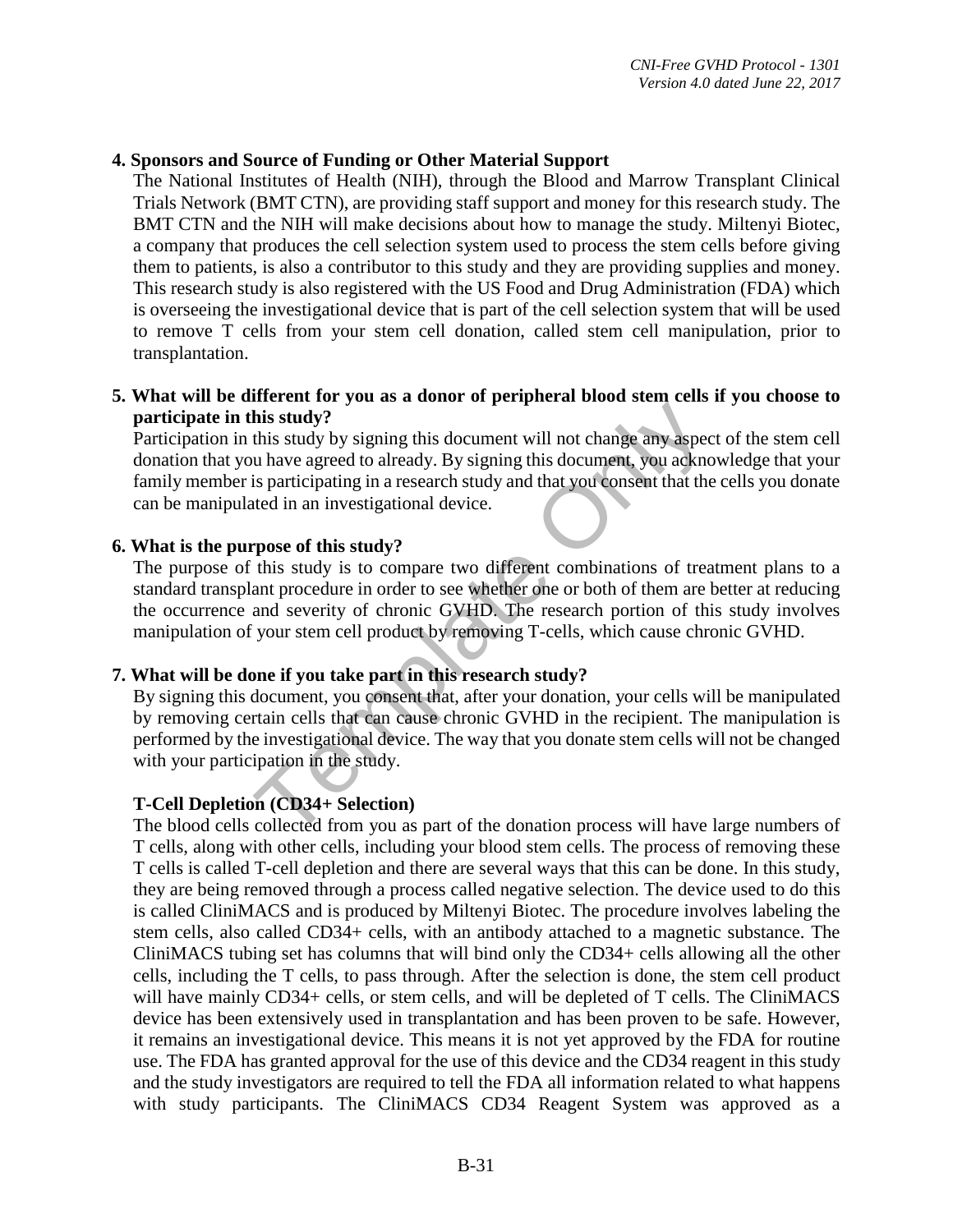humanitarian device and authorized by U.S. Federal law for use in the treatment of patients with acute myeloid leukemia (AML) in first complete remission. The effectiveness of the device for this use has not been demonstrated.

#### **8. Will you provide blood samples for research?**

You will not be asked to provide extra blood samples for this research study.

#### **9. What are the possible discomforts and risks?**

**T-cell Depletion:** The process of manipulation occurs after your donation is completed. The amount of cells requested for collection from you is not larger than what is routinely requested for a transplant. However, the amount of cells donated needs to be above a certain number and some donors may need an extra day of donation in order to achieve this number of cells. Results from earlier studies using the same cell manipulation procedures found that 36% of the time, only 1 collection was needed; 45% of the time, 2 collections were needed; and 7% of the time, a third collection was needed.

In was needed; 45% of the time, 2 collections were needed; and was needed. The measured confidential. These a accessible to people involved in the conduct of the study. The study will be coded. No odat that may be linked t **Breach of Confidentiality:** Medical records are considered confidential. These records are kept in a secured area accessible to people involved in the conduct of the study. You will not be identified by name in any publication or presentation of the results of this study. All data entered into a computer will be coded. No data that may be linked to you will be entered on any network computer that could allow access to confidential information. The master list will be stored offline and available only to the principal investigator and his or her designee(s). Although we will make every effort possible to maintain confidentiality, there is however, a slight risk of loss of confidentiality.

#### **10. As with any treatment, there may be yet unknown and/or unexpected side effects from donating peripheral blood stem cells.**

Donating blood stem cells is routinely done and is not considered research. Unanticipated side effects may occur that have not been previously reported. If you have any unusual symptoms, you should report them immediately to your doctor.

In an attempt to avoid side effects, your doctor will examine you and obtain laboratory tests (blood tests, chest x-ray, etc.) to determine the effects of the donation and alter the drug doses if necessary.

#### **11. What other alternatives are available if you do not want to be in this study?**

Your participation is voluntary and you may choose not to participate in this research study or withdraw your consent at any time. Your choice will not at any time affect the commitment of your health care providers to provide care to you or to your family member. There will be no penalty or loss of benefits to which you or your family member are otherwise entitled. Alternatives to participating in this research include donating your blood stem cells to your family member for a transplant that is not part of this research study.

#### **12. What are the possible benefits to you?**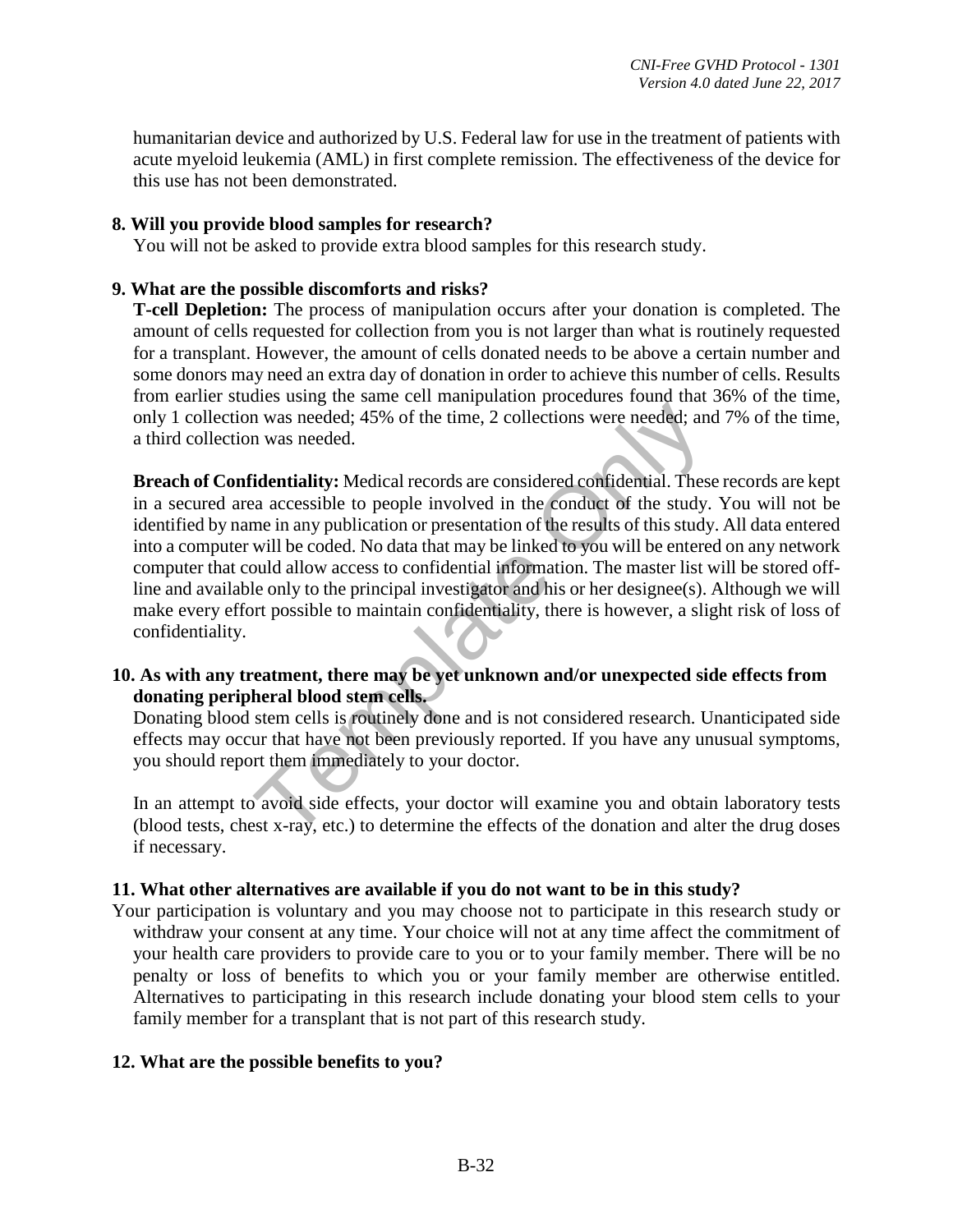You will not benefit directly from participating in this research. You may receive indirect benefit from knowing that you may be helping your family member or other donors and patients in the future.

#### **13. What are the possible benefits to others?**

You may be helping other patients get better treatment in the future.

#### **14. If you choose to take part in this study, will it cost you anything?**

Normally the insurance company of the patient covers the medical expenses associated with collecting your blood stem cells and the T-cell depletion procedure. This will be reviewed with the patient's insurance company prior to collecting your stem cells. Neither you (the donor) nor your insurance company will be charged for the T-cell depletion of the peripheral blood stem cell graft.

#### **15. Will you be paid for taking part in this research study?**  No.

#### **16. How can you withdraw from this research study?**

If you change your mind after you have provided consent, you can still decline participation in the study prior to the stem cell manipulation. Please contact the person who discussed this document with you and request to be withdrawn from the study. The stem cell manipulation will occur within 24 to 36 hours from your donation.

#### **17. How will your privacy and the confidentiality of your research records be protected?**

The centers and doctors in charge of this study will keep your personal information as private as possible. They will do their best to see that it is shared only when required by state or federal law or the terms of this consent. The research study that your family member is participating in will not be collecting any information about you as the donor.

and for taking part in this research study?<br>
withdraw from this research study?<br>
withdraw from this research study?<br>
withdraw from this research study?<br>
to the stem cell manipulation. Please contact the person wh<br>
you and Information that does not include personally identifiable information about this clinical trial has been or will be submitted, at the appropriate and required time, to the government-operated clinical trial registry data bank, which contains registration, results, and other information about registered clinical trials. This data bank can be accessed by you and the general public at [www.ClinicalTrials.gov.](http://www.clinicaltrials.gov/) Federal law requires clinical trial information for certain clinical trials to be submitted to the data bank.

#### **18. How will the researcher(s) benefit from you being in this study?**

The researchers have no money invested in this study. But, in general, presenting research results helps the career of a scientist. Therefore, the Principal Investigator may benefit if the results of this study are presented at scientific meetings or in the scientific press. In addition, the Principal Investigator is being paid a small amount to cover the costs of the study.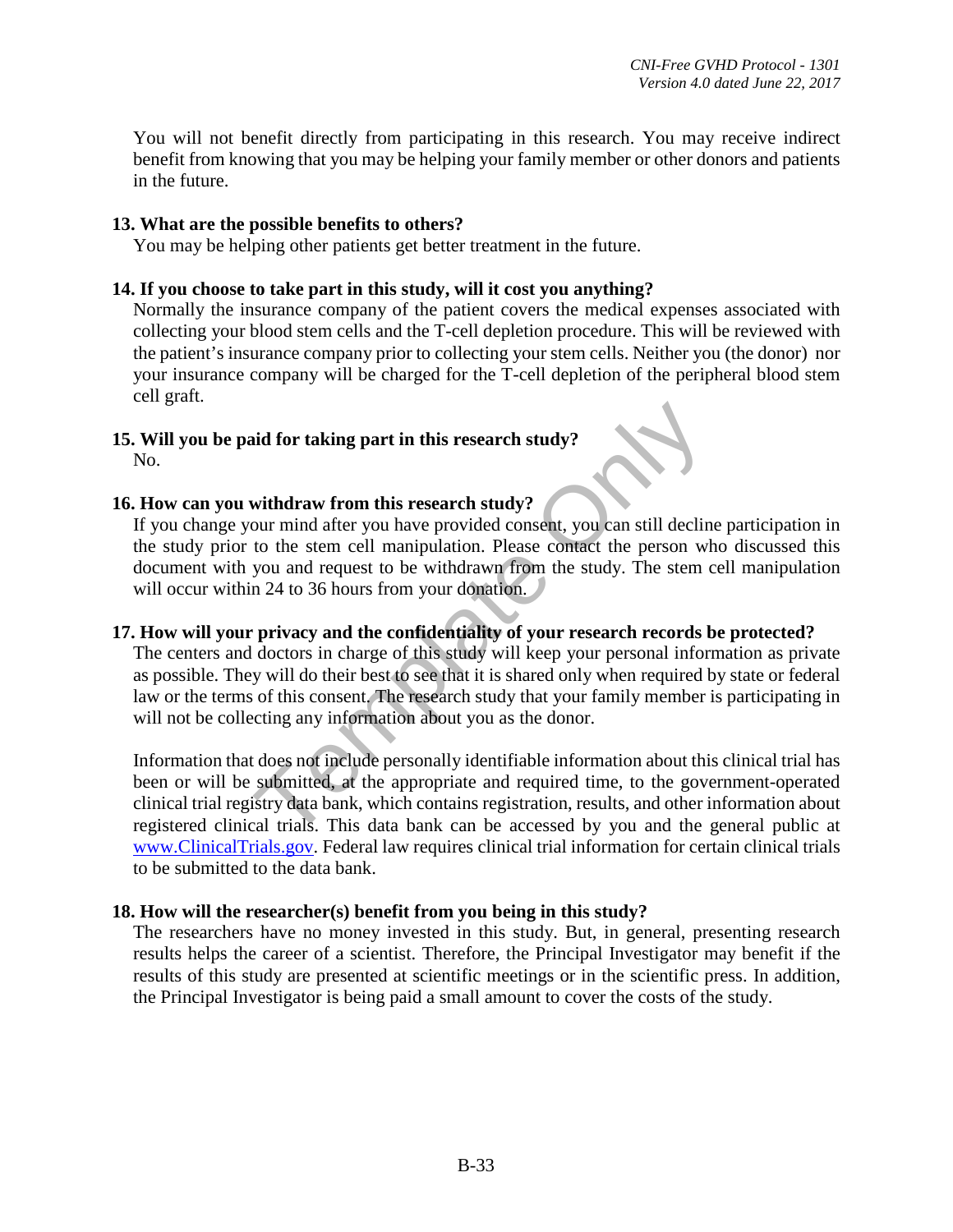#### **19. HIPAA[1](#page-33-0) authorization to use and disclose individual health information for research purposes**

- a. Purpose: As a research participant, I authorize the Principal Investigator and the researcher's staff to use and disclose my individual health information for the purpose of conducting the research study entitled *A Randomized, Multi-Center, Phase III Trial of Calcineurin Inhibitor-Free Interventions for Prevention of Graft-versus-Host Disease.*
- b. Individual Health Information to be Used or Disclosed: My individual health information that may be used or disclosed to conduct this research includes: demographic information (e.g., age, date of birth, sex, weight), medical history (e.g., diagnosis, complications with prior treatment) and physical examination findings.
- c. Parties Who May Disclose My Individual Health Information: The researcher and the researcher's staff may obtain my individual health information from (*list hospitals, clinics or providers from which health care information can be requested*).



- information disclosed by parties listed in item "c." above and information disclosed by me during the course of the research may be received and used by the following parties:
	- Principal Investigator and the researcher's staff
	- Dr. Marcelo Pasquini, Study Chairperson at Medical College of Wisconsin
	- Dr. Miguel Perales, Study Chairperson at Memorial Sloan-Kettering Cancer Center
	- Dr. Leo Luznik, Study Chairperson at Johns Hopkins University
	- National Heart, Lung and Blood Institute (NHLBI) and National Cancer Institute (NCI), both of the National Institutes of Health (NIH), study sponsors
	- Blood and Marrow Transplant Clinical Trials Network Data and Coordinating Center (BMT CTN DCC), including the Center for International Blood and Marrow Transplant Research (CIBMTR), the National Marrow Donor Program (NMDP), and the EMMES Corporation
	- The BMT CTN Data and Safety Monitoring Board (DSMB)

 $\overline{a}$ 

- U.S. government agencies that are responsible for overseeing research such as the Food and Drug Administration (FDA) and the Office of Human Research Protections (OHRP)

<span id="page-33-0"></span><sup>1</sup> HIPAA is the Health Insurance Portability and Accountability Act of 1996, a federal law related to privacy of health information.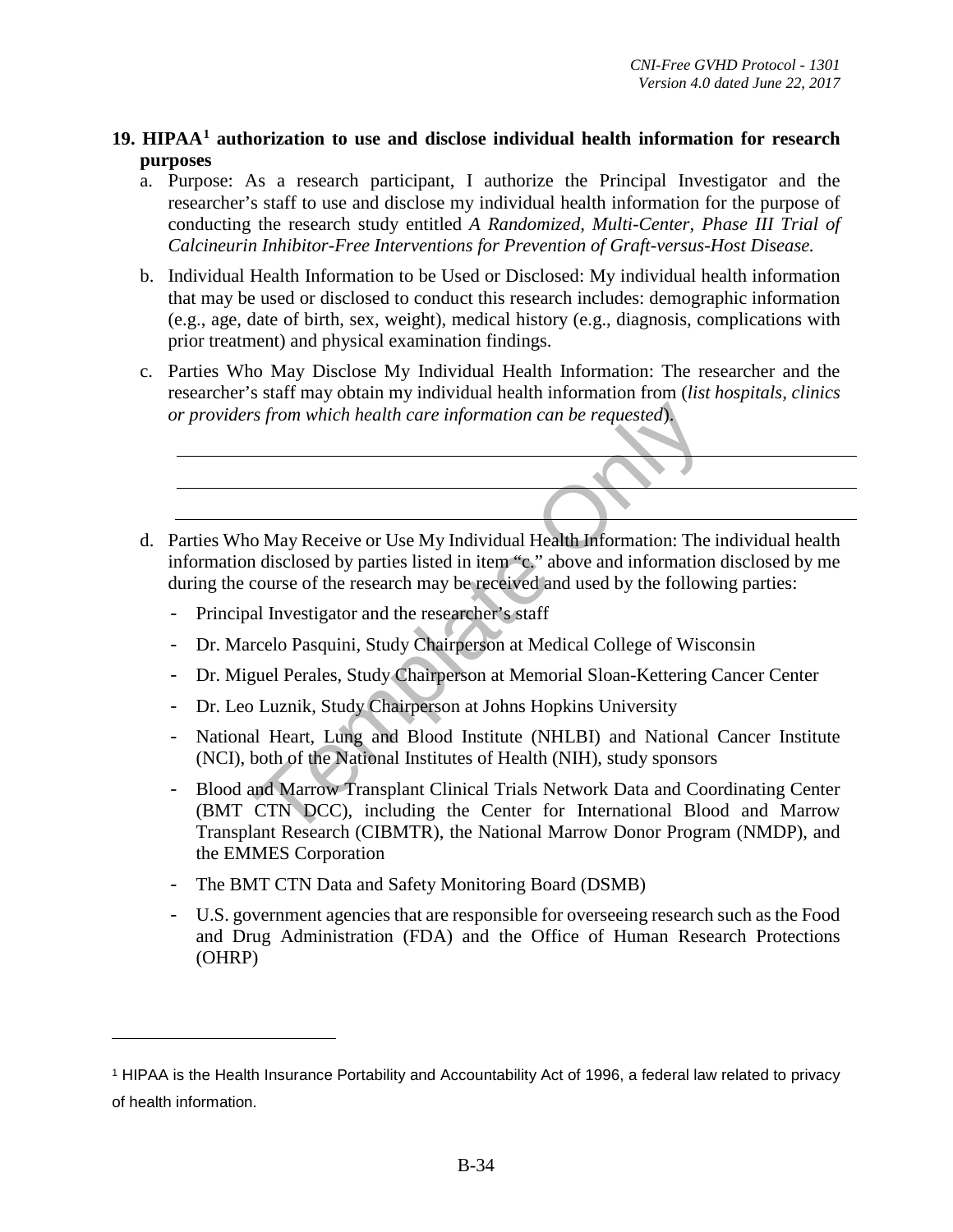- U.S. government agencies that are responsible for overseeing public health concerns such as the Centers for Disease Control (CDC) and federal, state and local health departments
- Miltenyi Biotec, makers of the device that removes cells that are associated with the development of GHVD (used in the treatment group that your family member was randomized to)
- e. Right to Refuse to Sign this Authorization: I do not have to sign this Authorization. If I decide not to sign the Authorization, I will not be allowed to participate in this study or receive any research-related treatment that is provided through the study. However, my decision not to sign this authorization will not affect any other treatment, payment, or enrollment in health plans or eligibility for benefits.
- f. Right to Revoke: I can change my mind and withdraw this authorization at any time by sending a written notice to the Principal Investigator to inform the researcher of my decision. If I withdraw this authorization, the researcher may only use and disclose the protected health information already collected for this research study. No further health information about me will be collected by or disclosed to the researcher for this study.
- g. Potential for Re-disclosure: My individual health information disclosed under this authorization may be subject to re-disclosure outside the research study and no longer protected. Examples include potential disclosures for law enforcement purposes, mandated reporting or abuse or neglect, judicial proceedings, health oversight activities and public health measures.
- h. This authorization does not have an expiration date.

 $x^{\infty}$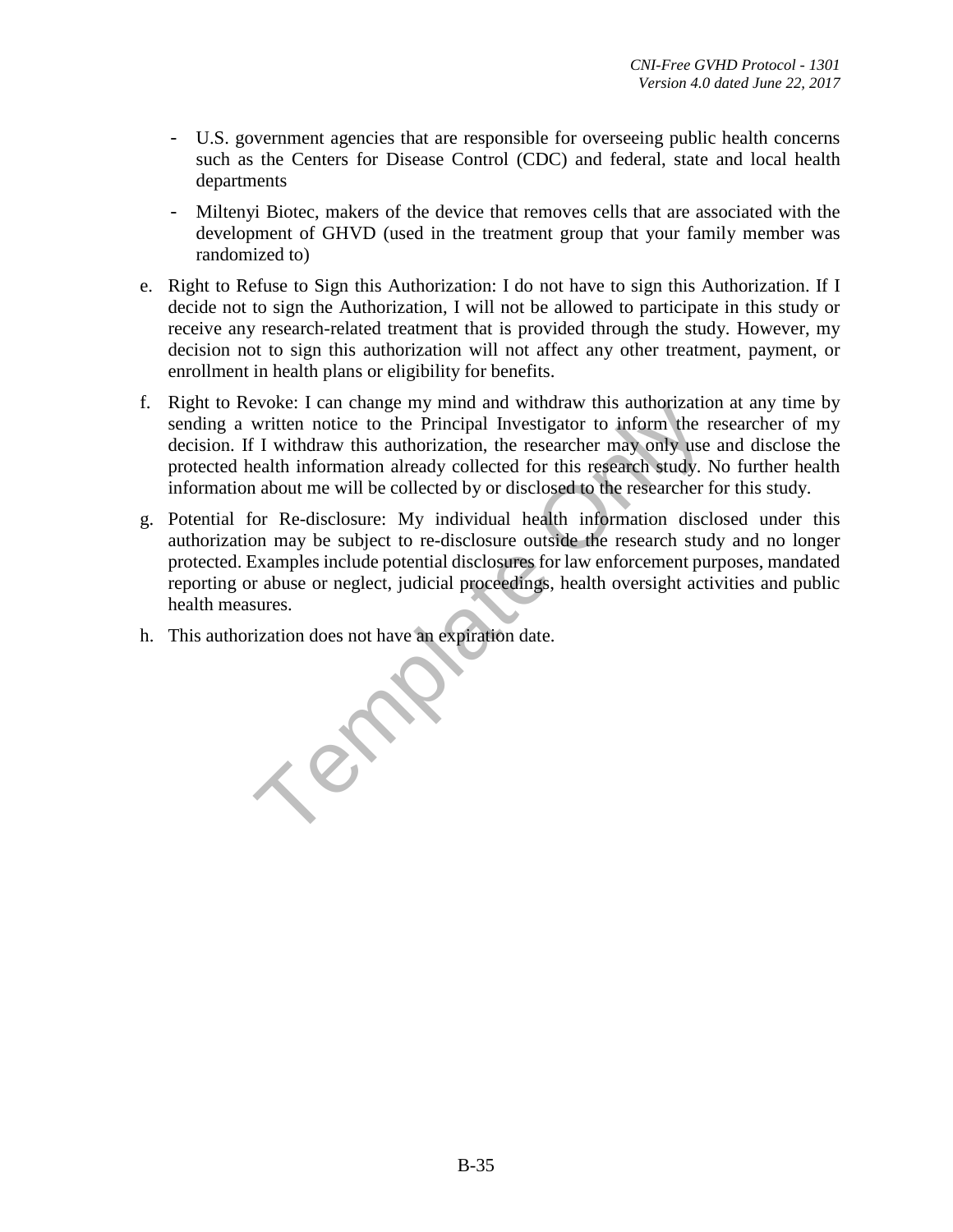#### **20. Donor's Consent**

I have been informed of this study's purpose, procedures, possible benefits and risks. I have been given a chance to ask questions and have had them answered to my satisfaction. I understand that I can ask more questions at any time.

I voluntarily agree to participate in this study.

By signing this consent form, I have not given up any of the legal rights, which I otherwise would have as a subject in a research study.

| Signature of Donor                                                                                                                                                                                                                                | Date |
|---------------------------------------------------------------------------------------------------------------------------------------------------------------------------------------------------------------------------------------------------|------|
| <b>Print Name of Donor</b>                                                                                                                                                                                                                        |      |
| <b>Certification of Counseling Healthcare Professional</b>                                                                                                                                                                                        |      |
| I certify that the nature and purpose, the potential benefits, and possible risks associated with<br>participation in this study have been explained to the above individual and that any questions<br>about this information have been answered. |      |
| <b>Signature of Counseling Healthcare Professional</b>                                                                                                                                                                                            | Date |
| Print Name of Counseling Healthcare Professional                                                                                                                                                                                                  |      |